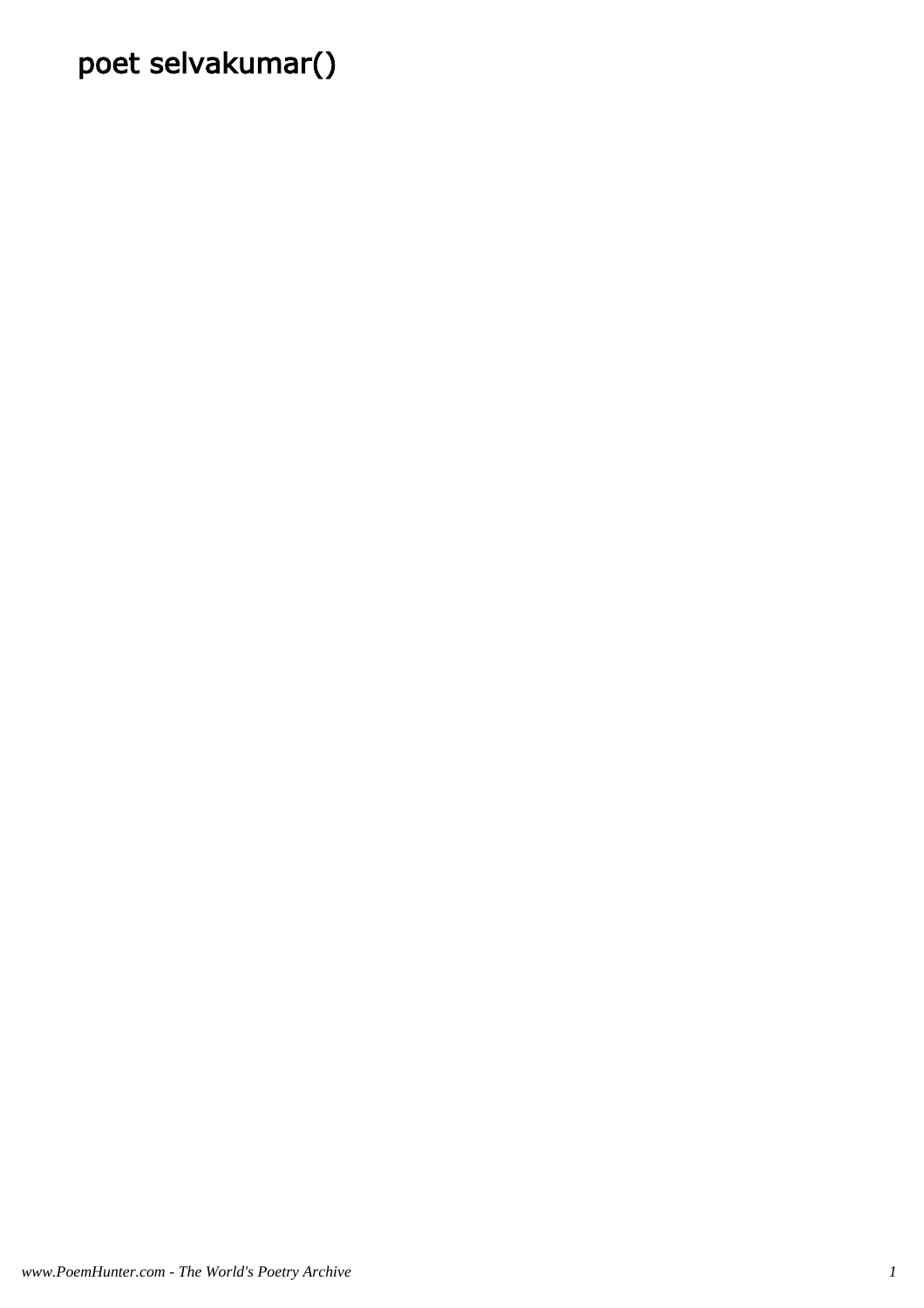# A Pain

Love making Lovely

pain in heart...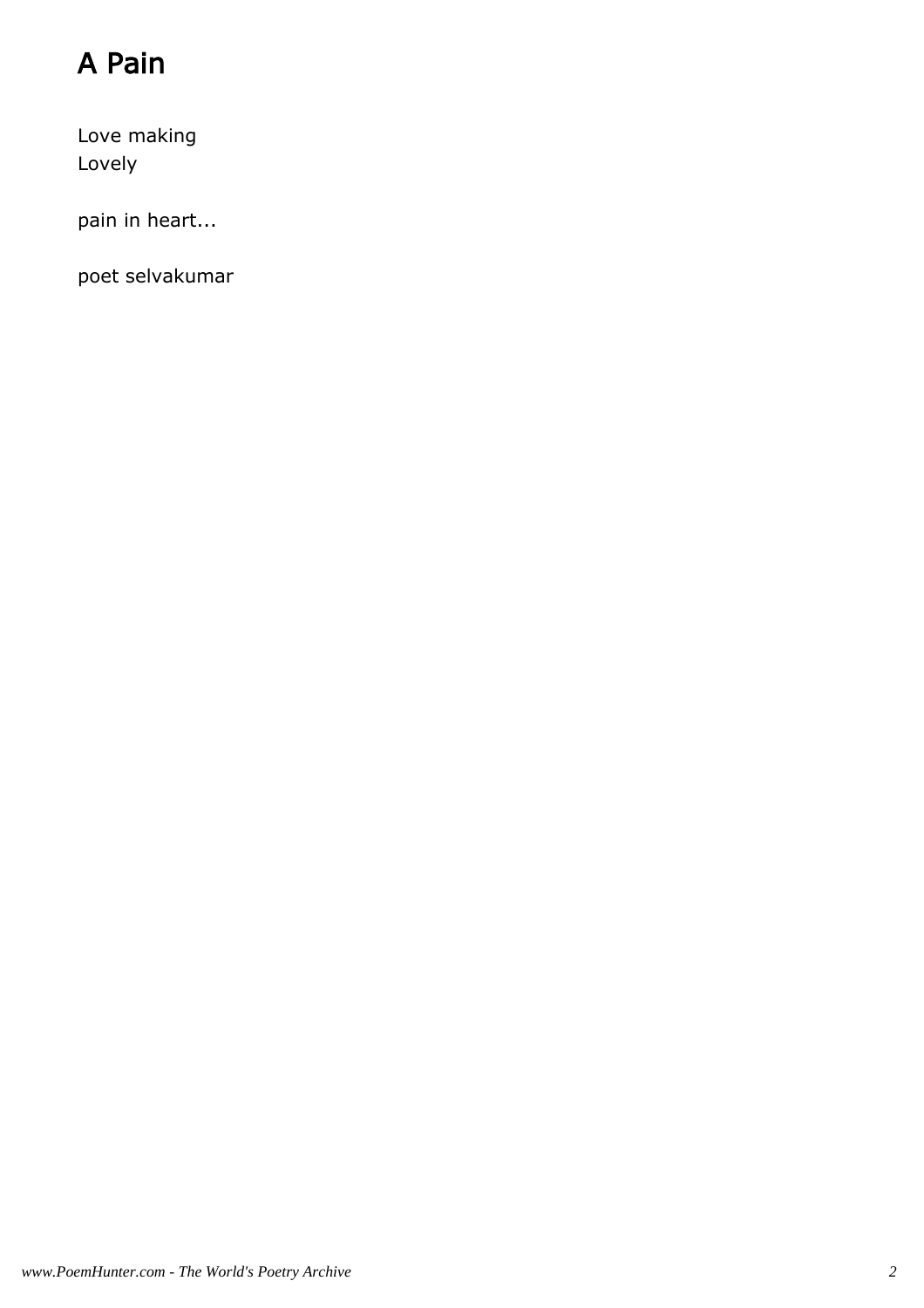# Action

Ship dance

At sea...

Waves action...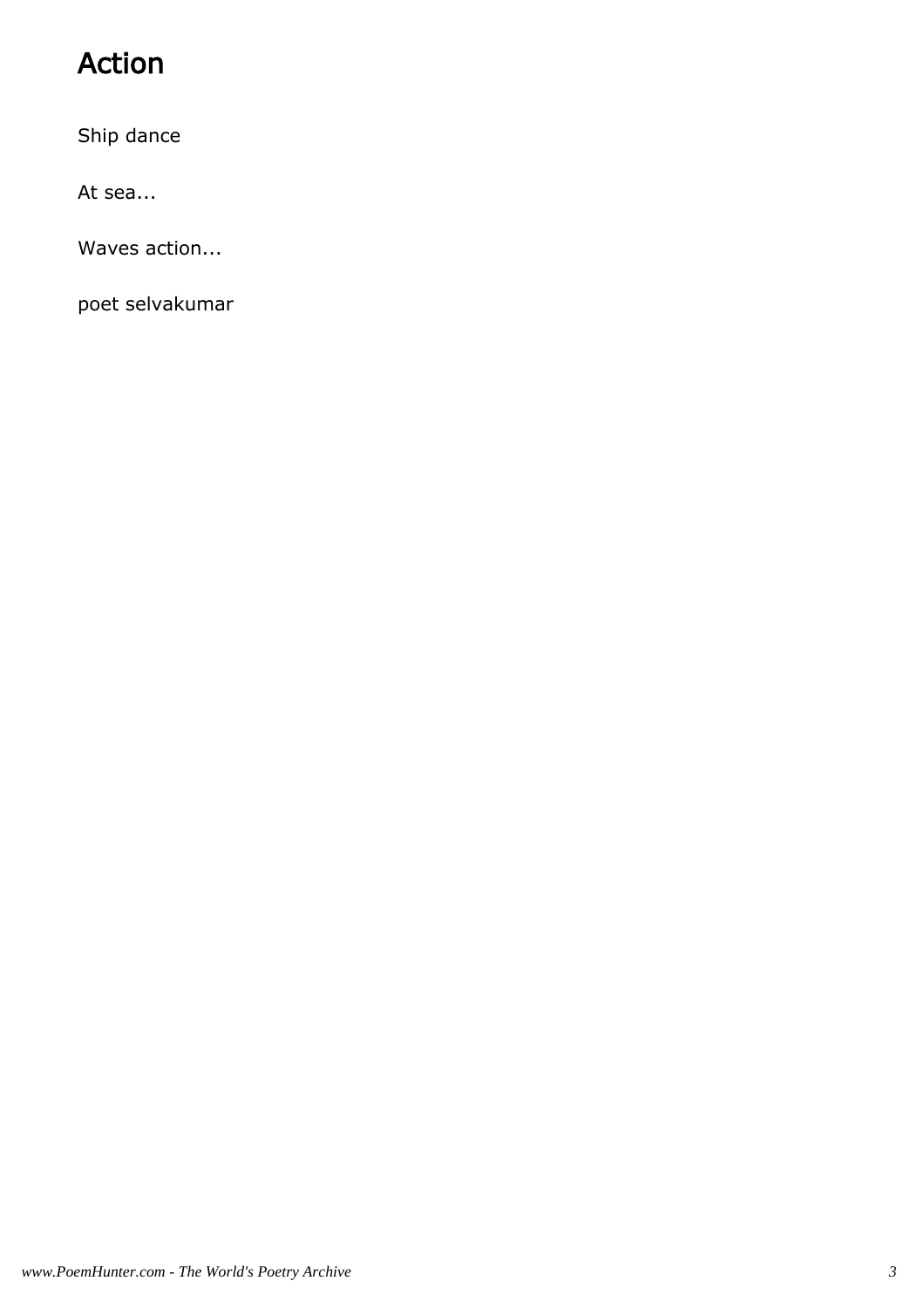# All Are

Rain was comming colour colour flages hosting for the sky...

Why.... all are umbreals...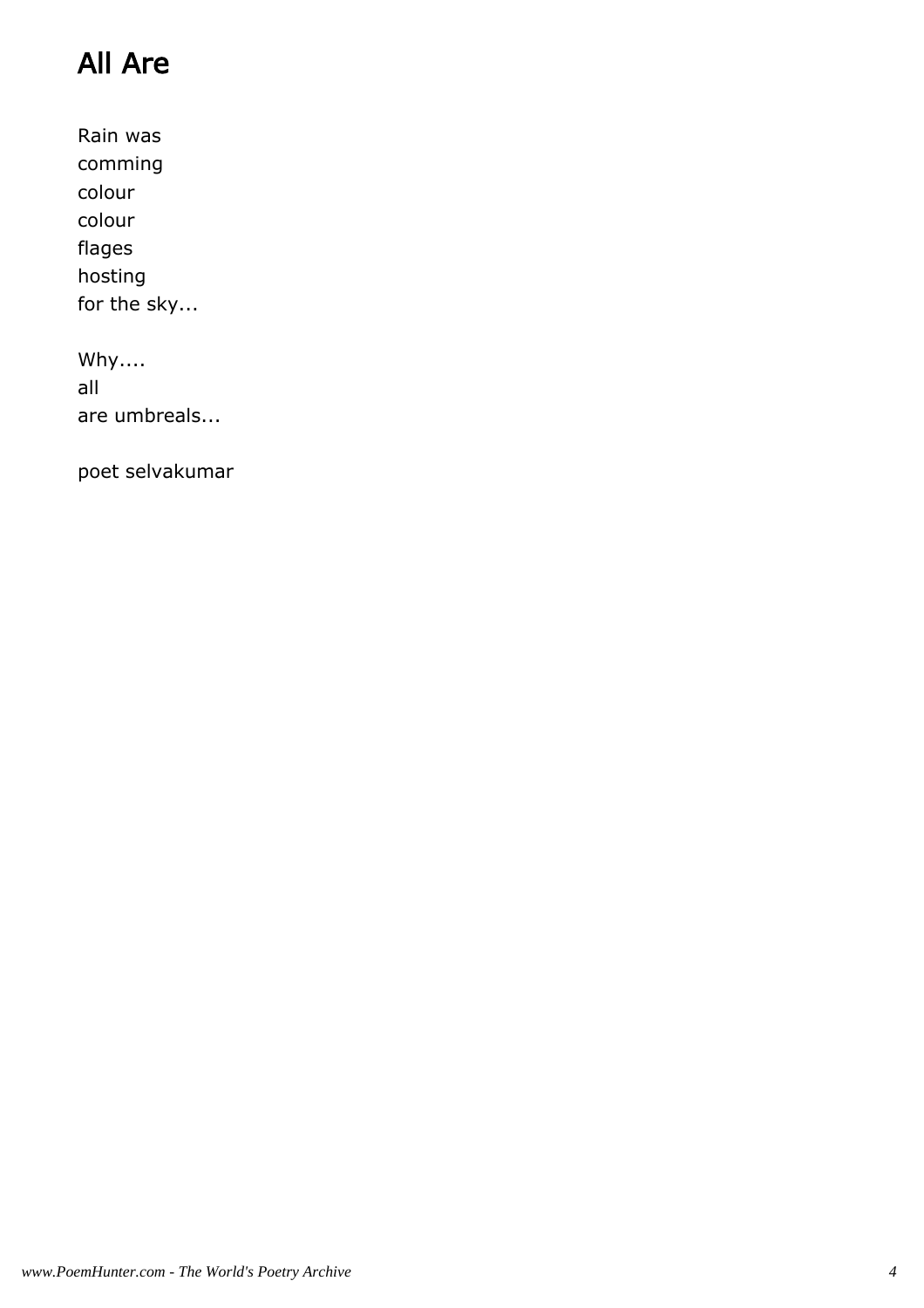#### Body Love

Body to Body Love any time love is started only for Beauty And sexey; sex also started for body to body But, Buauty is The good For love Making also sexy....! With body To body, , ,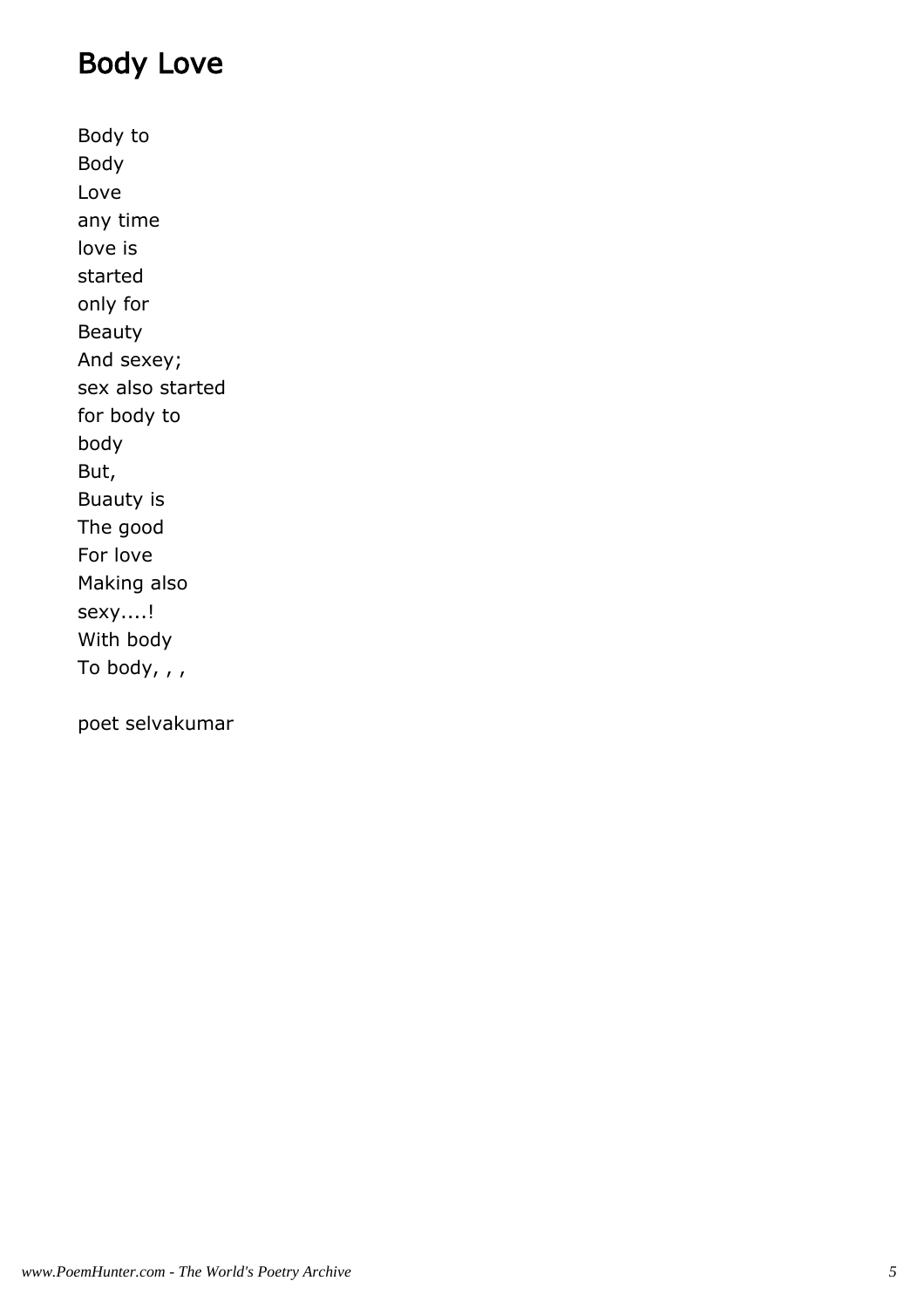## Cat And Dog

cat.. dog.. was a good friends... cat catchs rats... dog was catch the biscuts... dog did not eat rats... cat can eat the biscuts... eat is fight one day dog bite the cat... for the simple biscut... good friend ship will be cut for that day... but today booth are good friends... this is love for friendship.....!!!!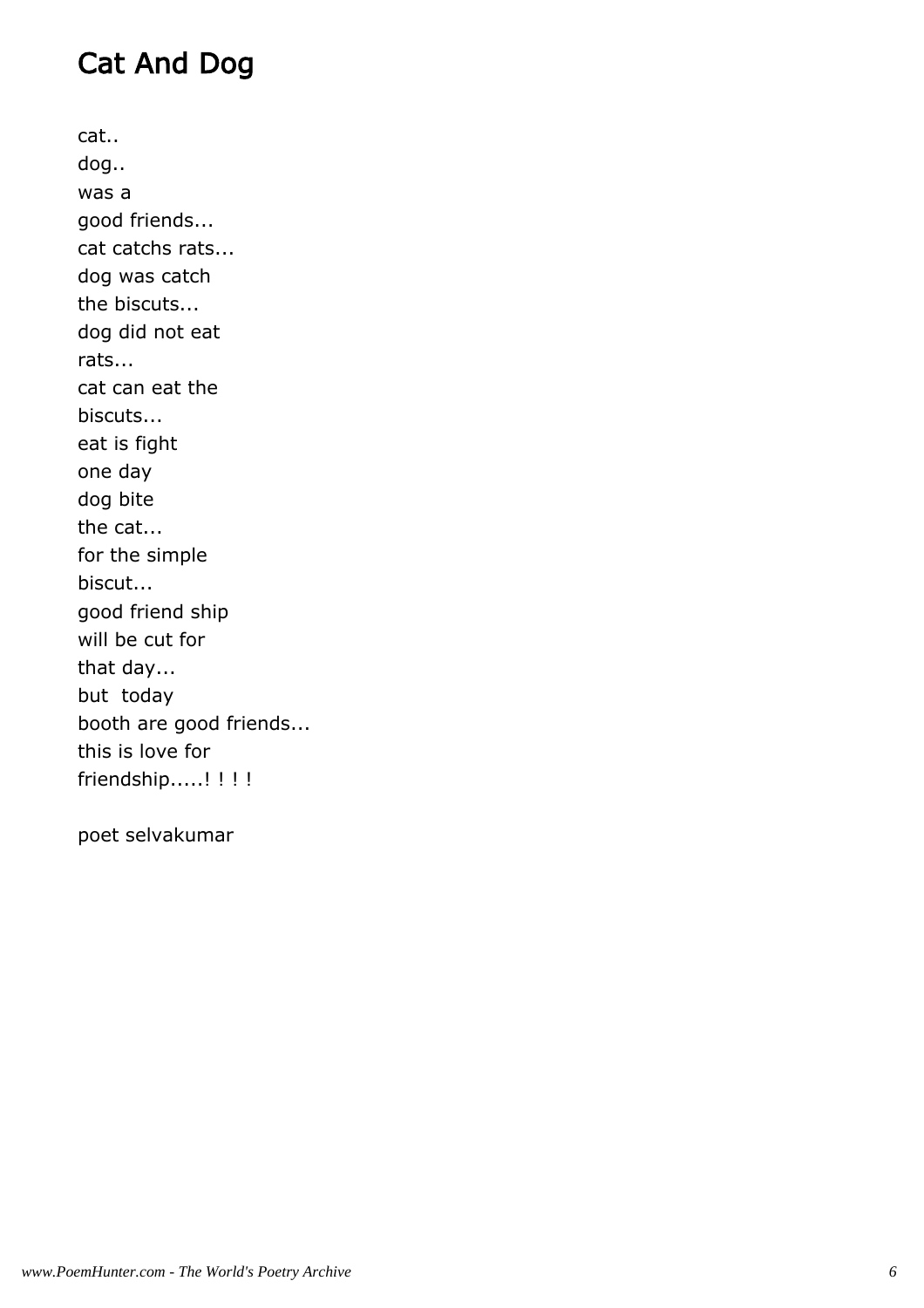#### Clean Bold

The cricket Match started Boath team Are playing...

Fealding Batting... Fealding and Batting...

Out - all out!

One team win The match People are Clapping...

But... The ground was Clean bold....! ? ! !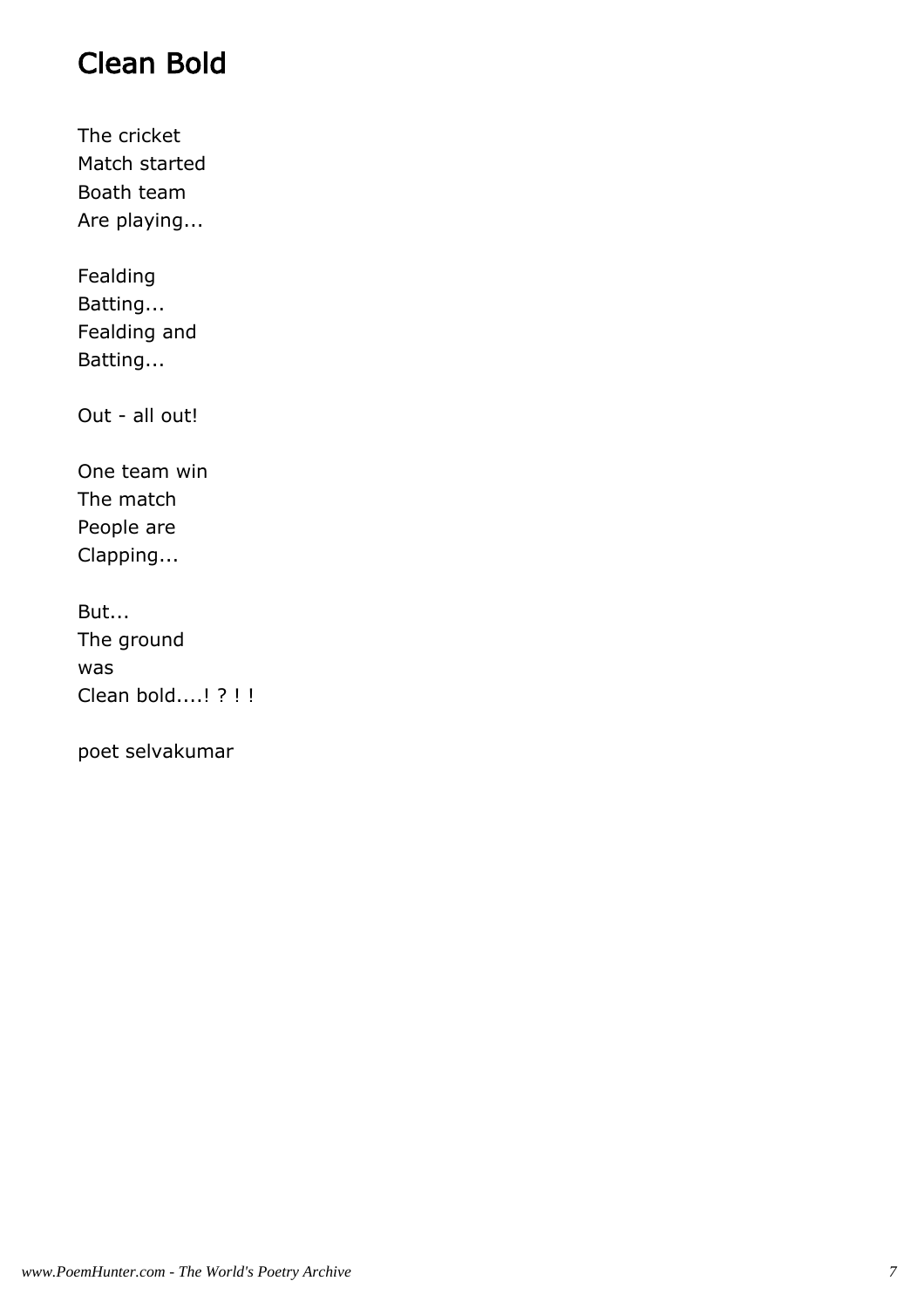#### Crow's Loves

| Crow            |
|-----------------|
| Love's          |
| Crow            |
| <b>Black is</b> |
| Some            |
| More            |
| <b>Beauty</b>   |
| For             |
| The crow world  |
| Theay are       |
| Loving          |
| Crowing         |
| With loving     |
| poet selvakumar |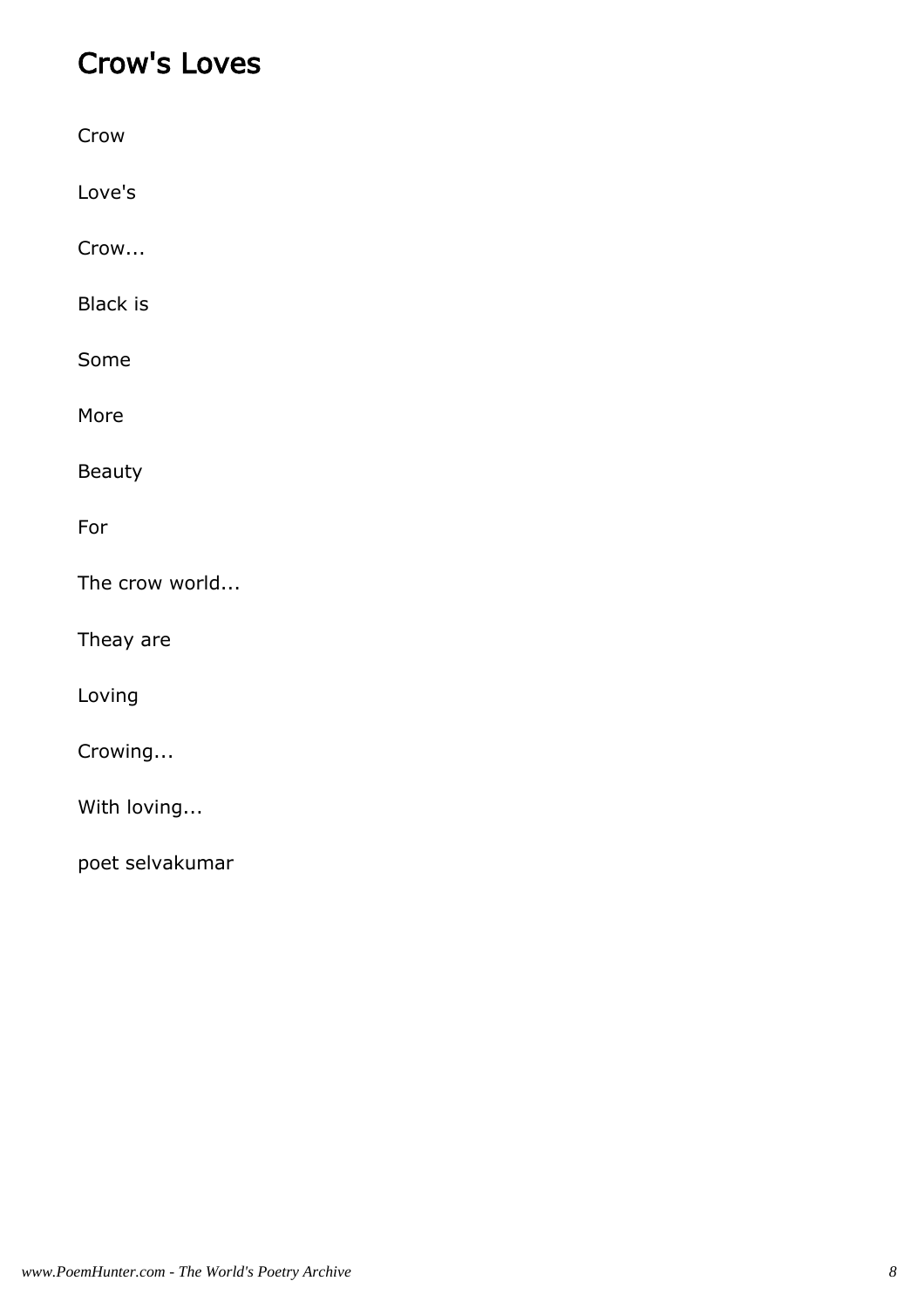# Crying

Father and mother Kissing child but child was crying dnt't waste the time mother and father kissing the child body very suffering child was crying... Why...? father and mother kissing did not like the child so child was crying....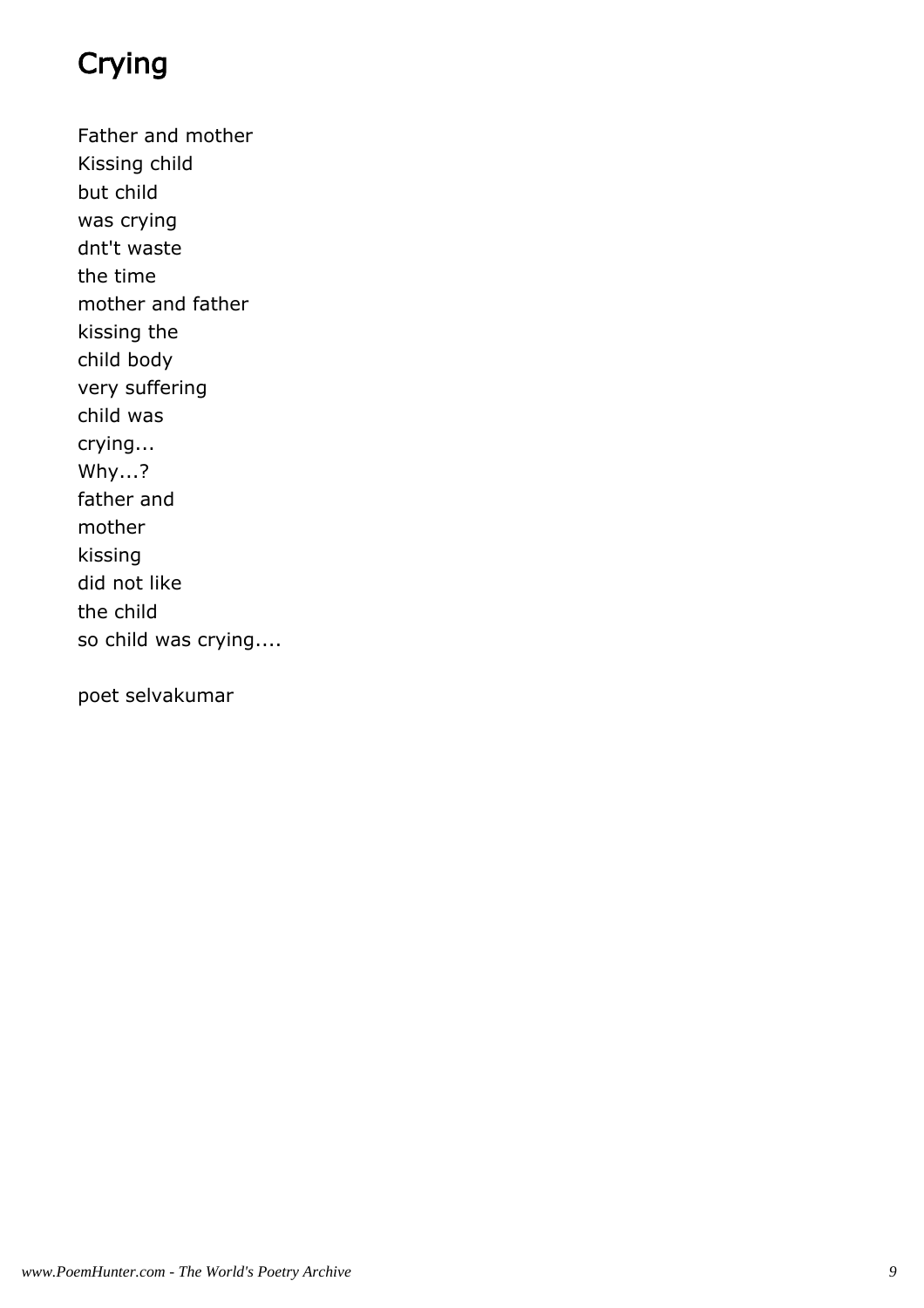#### Doctor Love

Doctor Did not

Love the Medicine...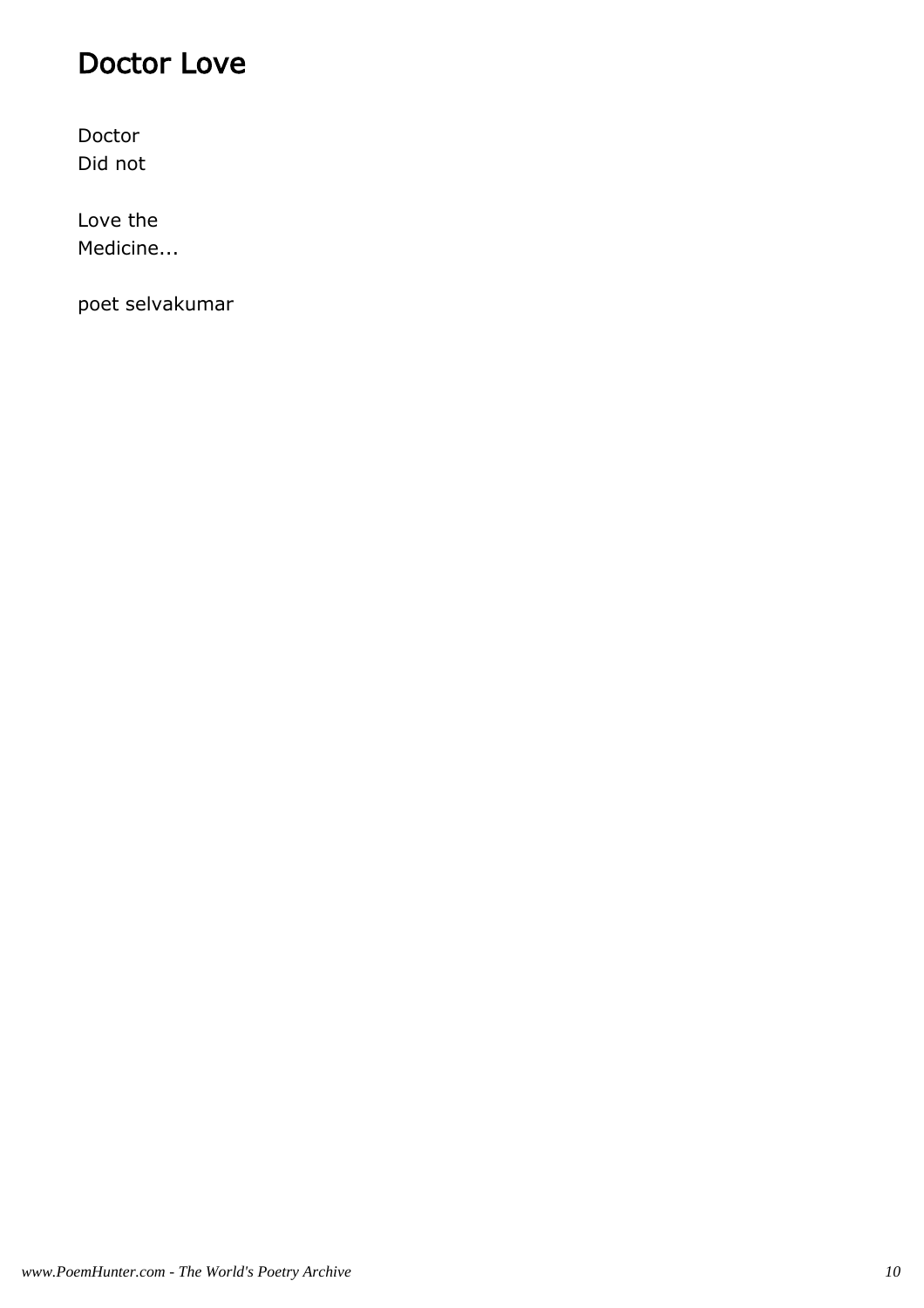### Each Day

Love Is secarat of the God's Eneargy... You Also Love to all Get the Good Eneargy... Your heat And sole With a love... With out Love Waste of your life....eachday! ! !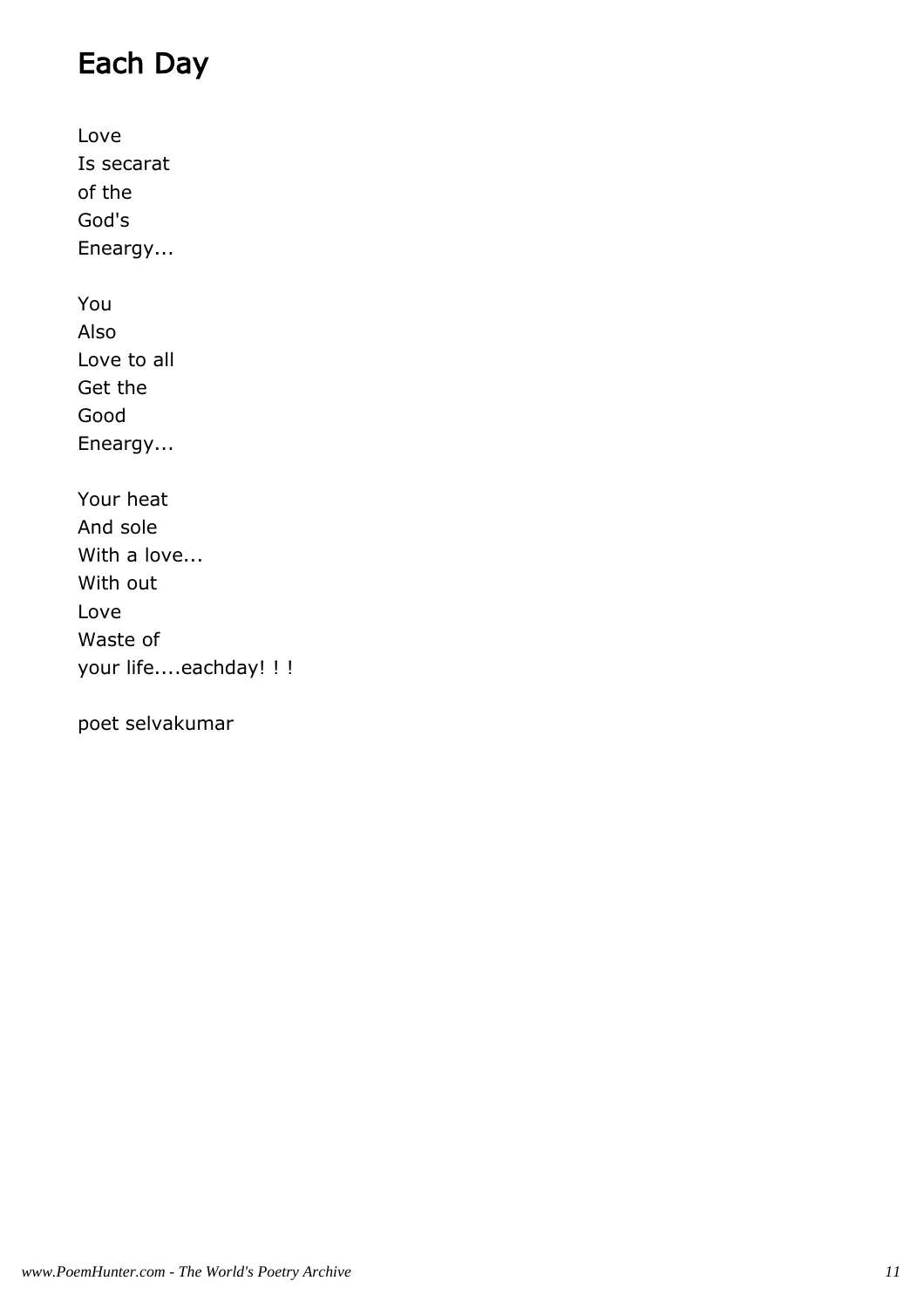#### Every Day

Sky by stars And sun and moon... Trees by flowers And Fruites.... Air by music

Earth by hills

Sea by fish

Work with Works by a New world...

The human was Making each and every Day by day..!!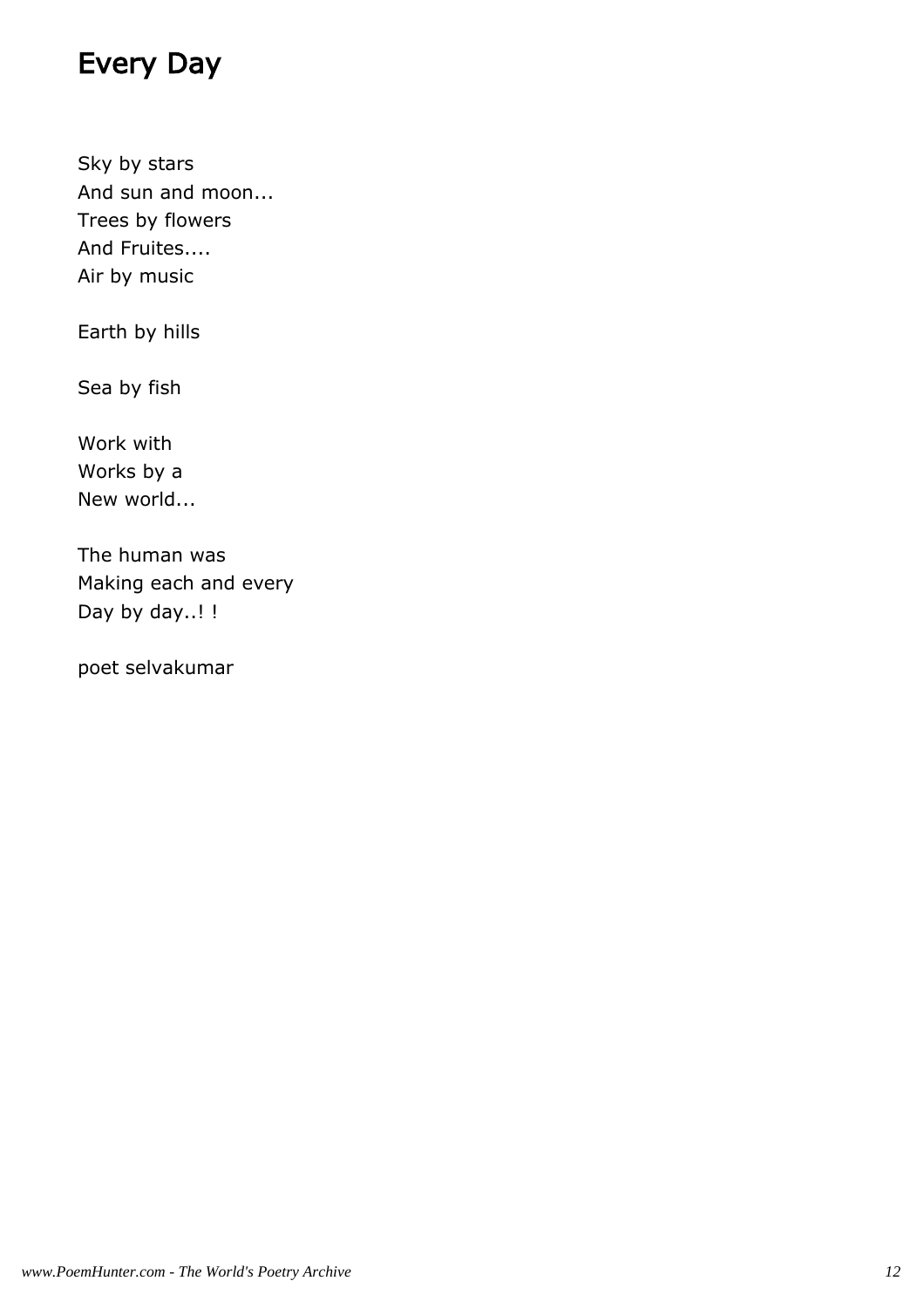#### Eyes And Face

My heart Was Catch With eyes...

Not to touch Not to speak Not to watch...

But very simply catch the my heart With eyes...

Eyes are nice She is also beauty... The face was fantastic... So My heart was catch With eyes...

India 28 th -sep - 2004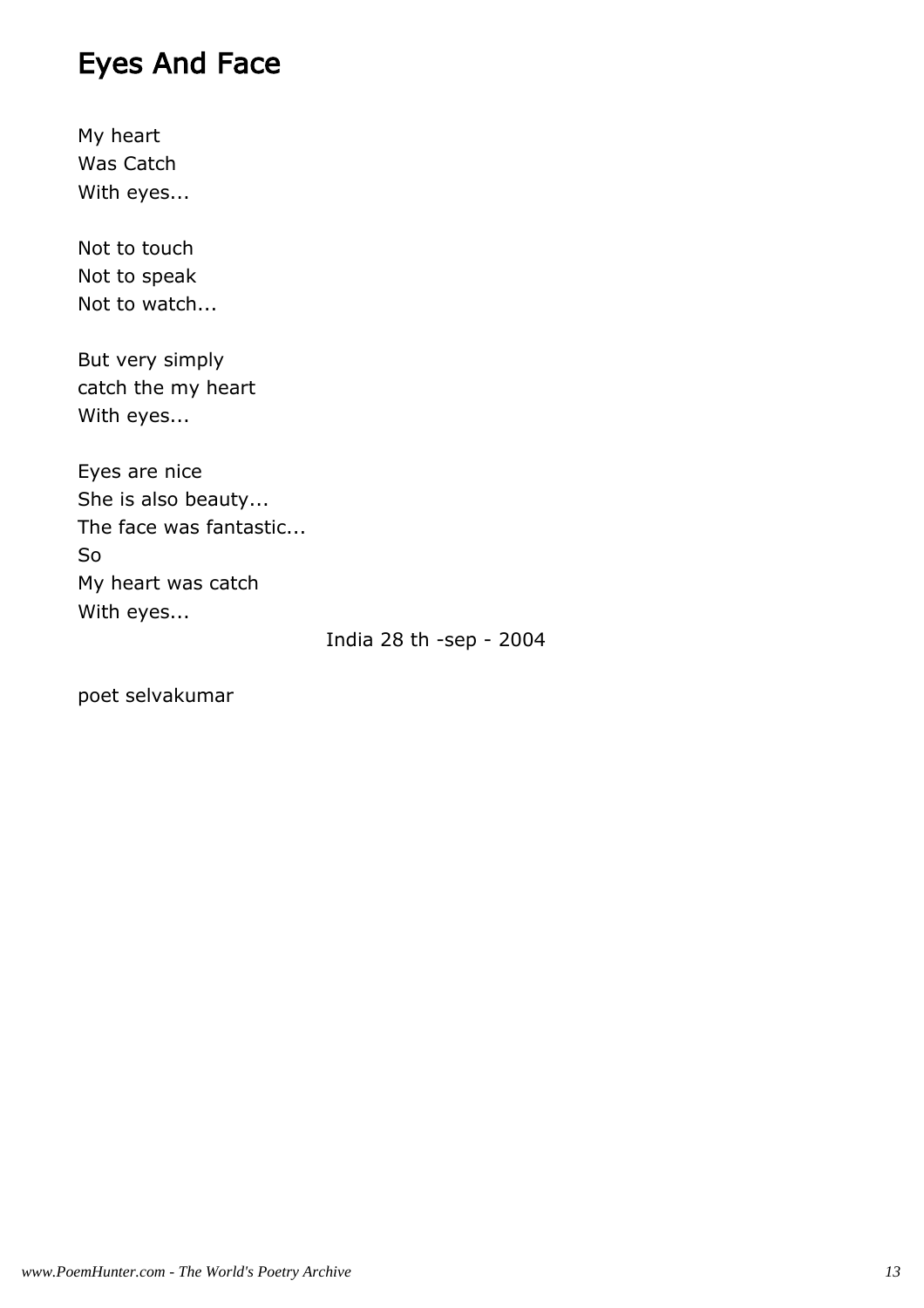#### For Moon

Moon are swimming clouds....

Clouds shado clous the Moon... and open the moon...

Moon was Happly swimming...

15 days full into black 15 days black In to full moon...

Moon was beauty of the sky... sky was not beauty for Moon....

Around the stars are beauty for Moon....for moon...! !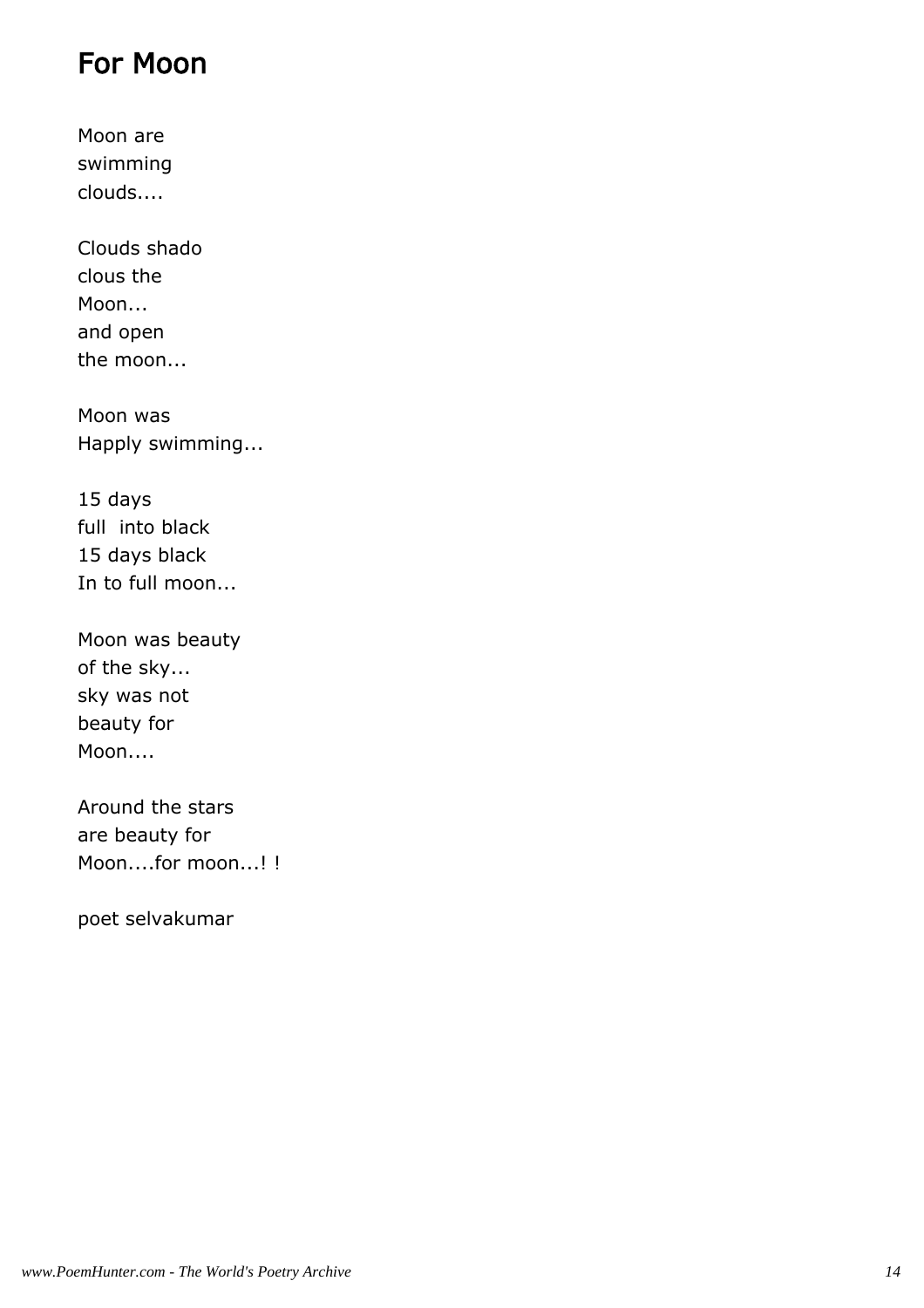#### God

The child love Father and mother...

The preants Love Childeran and friends... With Money and many...! !

The love also One of god God was not Loves anything...

But always Love the god...

God was univarse Of all... There foure All are love The god...

God dont worry About it And he did not Love any body...

But serve several People Animal and nature That 's all That is god...? ? ? ! ! !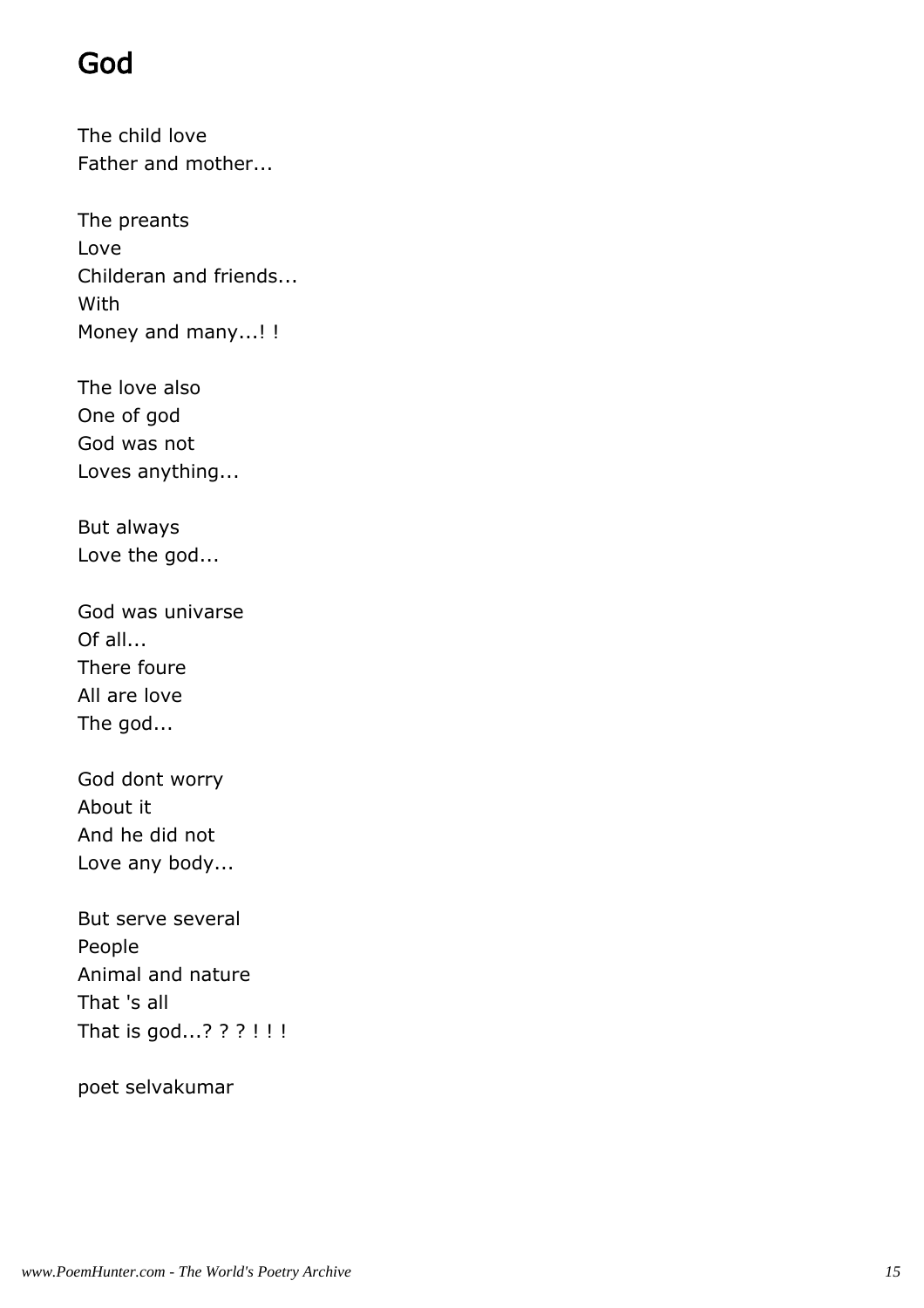#### Great Thing

Love is great thing... its help others... love is great thing it gives good heart... love is great thing it geaves faith... love is great thing it was prodection each and every man... so love is great thing...? ? ok... god is love....now? ? ?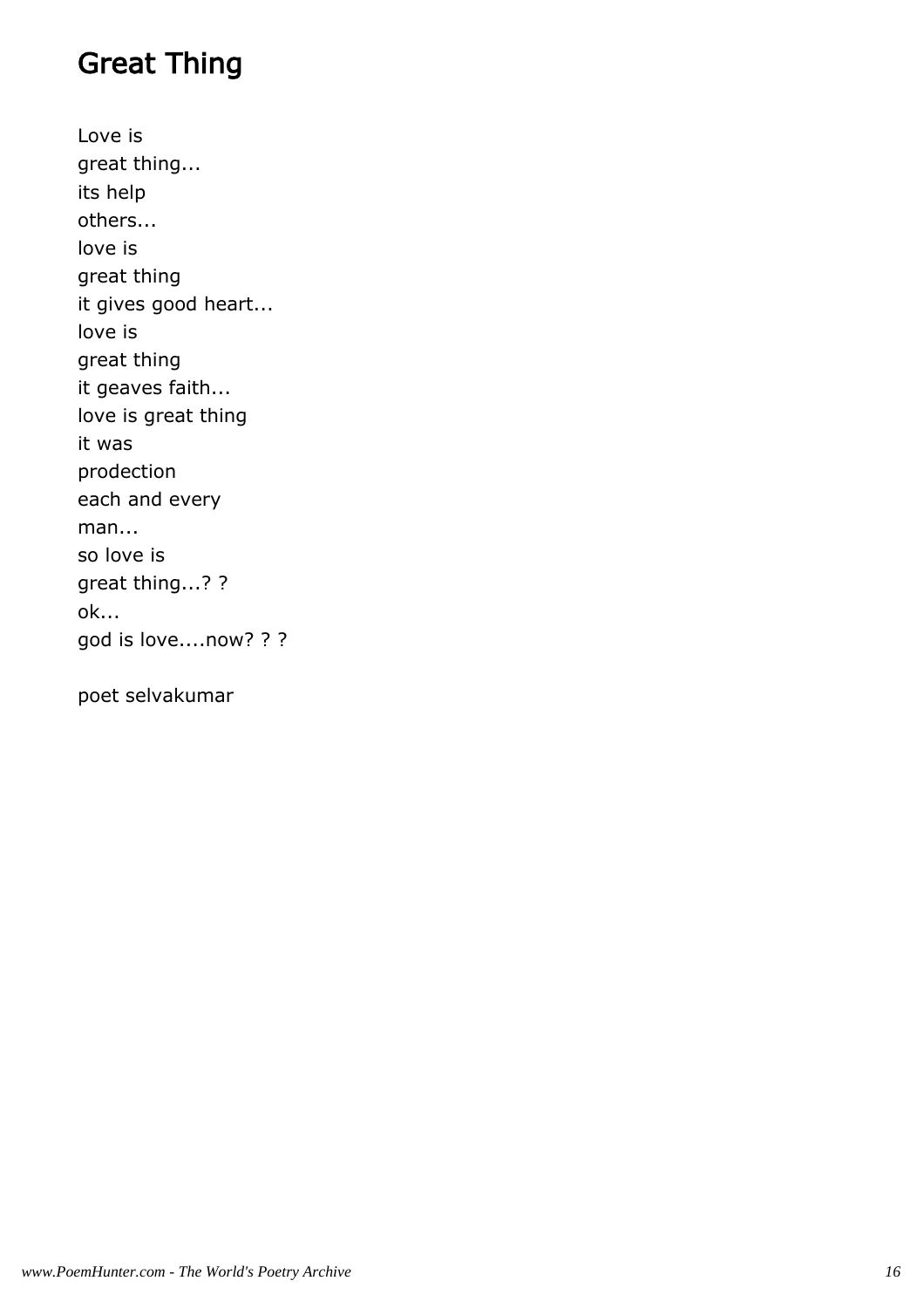# I Love

I love you flowers please smile...

ilove you dogs please come to my bed and sleep with me...

i love the sky please tuch me my hands....

I love the moon please speak every night with me....

but, ilove did not love to me... this is love of human with humaras...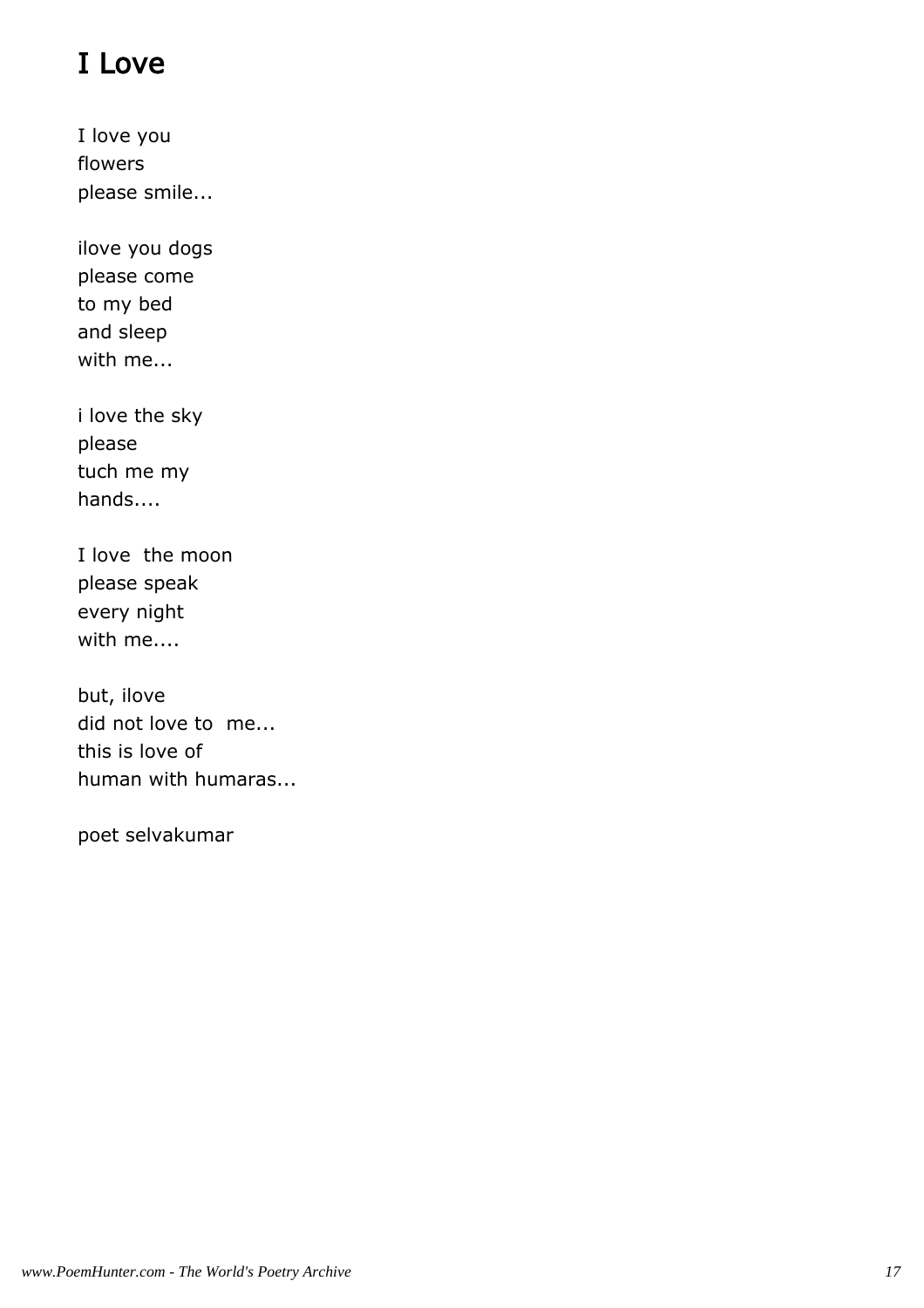# In Side

Eye eyes Seeaing Shock with Comming the heart...

Heart was Shocking eye's Touch

The eyes Are going Dresses Inside and to Touch the body...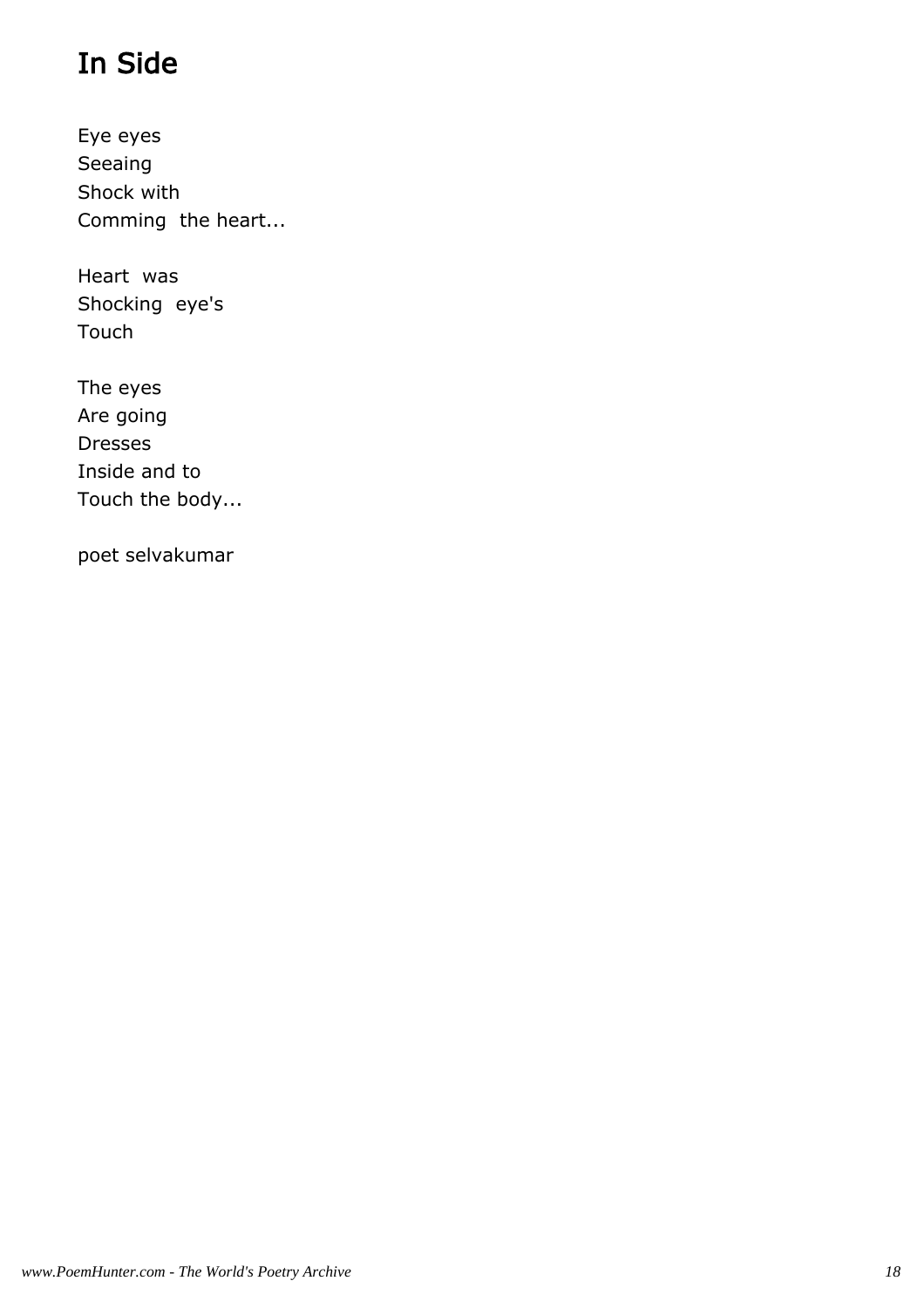#### Is It Is Love

Moon and sun Booth are lovers Love everyday For day and night Sun was very hot Moon was very cold But booth are loving

What...

Moon and sun booth are lovers?

Long long Years... Moon and sun loving... day by day making night and day...

its nature But runding the earth help of moon and sun love... is it is love....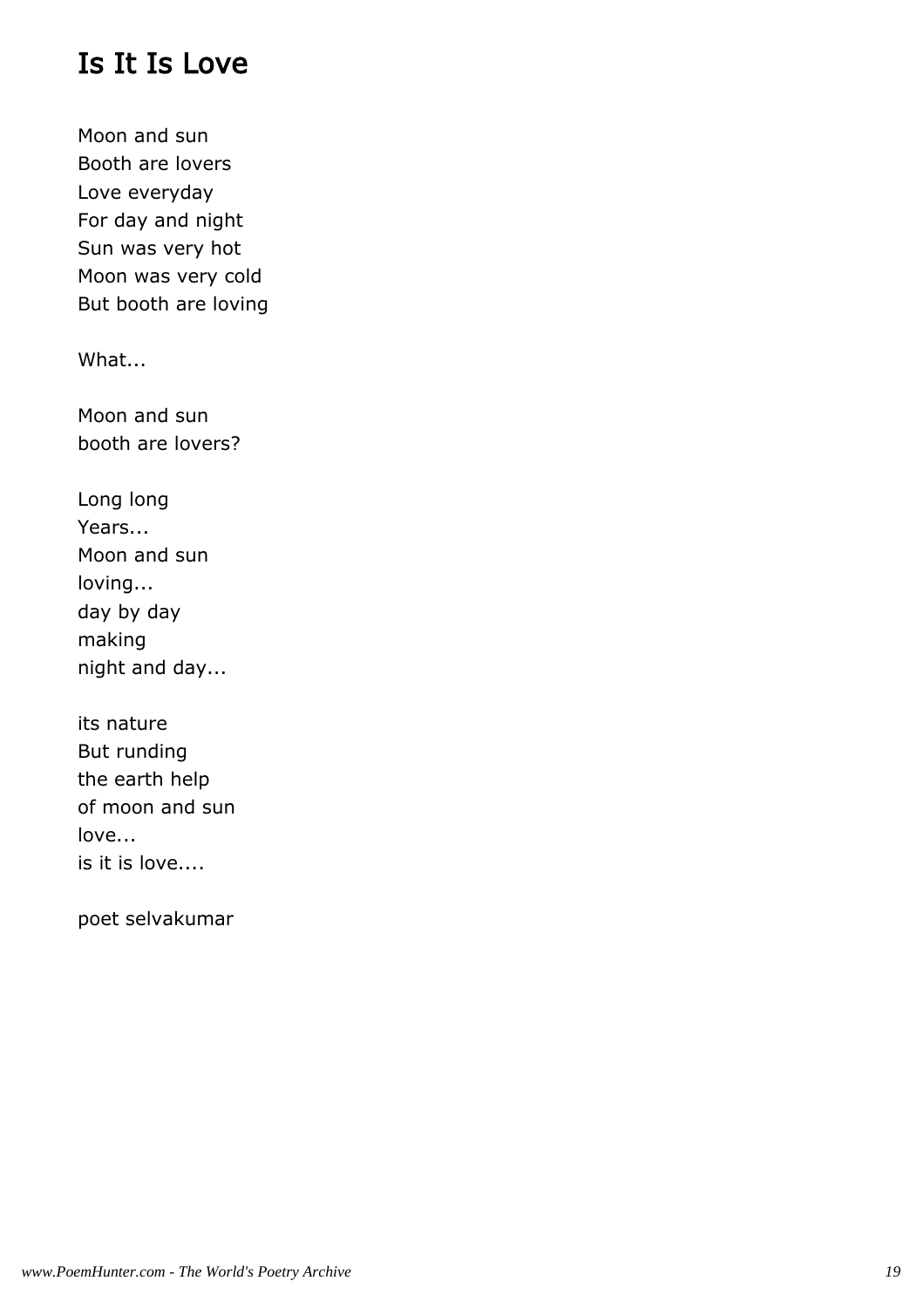# It Is Love

Love is God But god not loves any budy..

love is love think no budy... It is alove...! !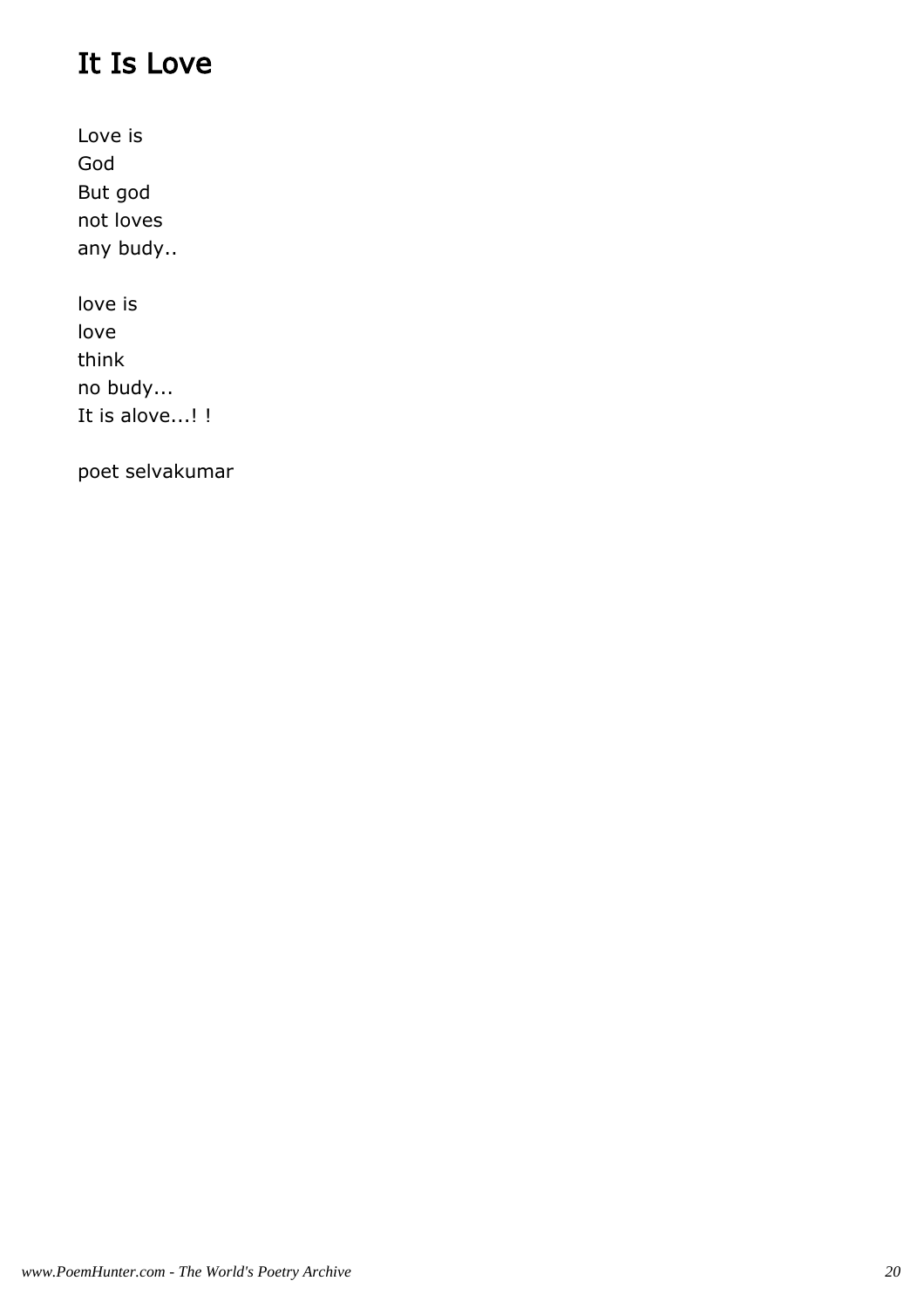#### Kick The Earth

Kick the earth For child

Crying and hungry...

Mother was taken bath so

Child cry and kick the earh...

Earth was very not woory..

The child bite fingers...

| Leages are    |
|---------------|
| kick the      |
| earth         |
| it not enough |
| the child     |
| hungery       |
| and           |
| angry         |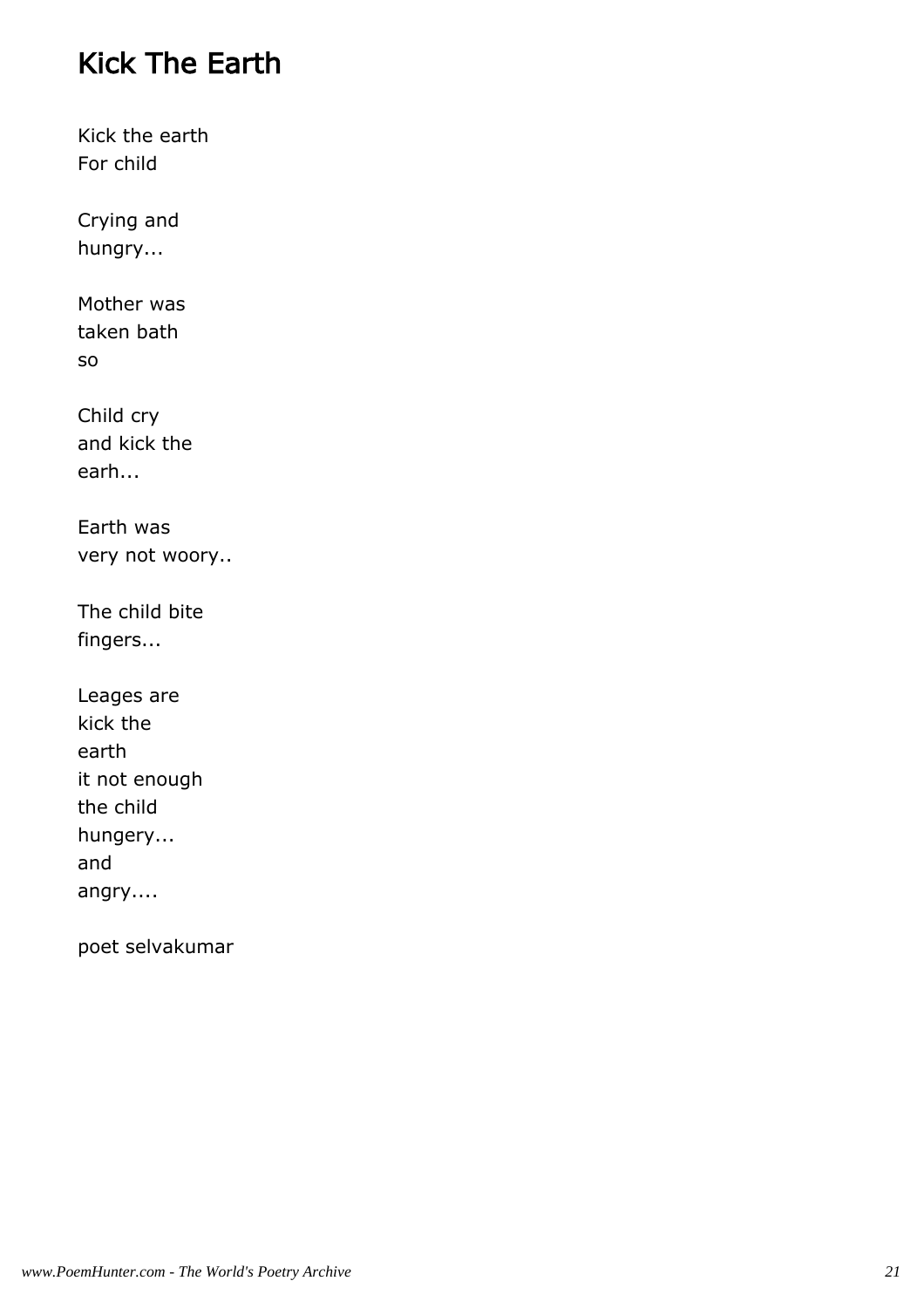#### Kiss

Kisses started the beauty...

Beauty was one of the Love making for...

Ehh ehh For kissing Kissing is not Enough of love...

Love is not Enoygh of kiss...

kisses was making Humble of heart

Human loving art For kissing.... U also drowing With love With your self kissing it....! !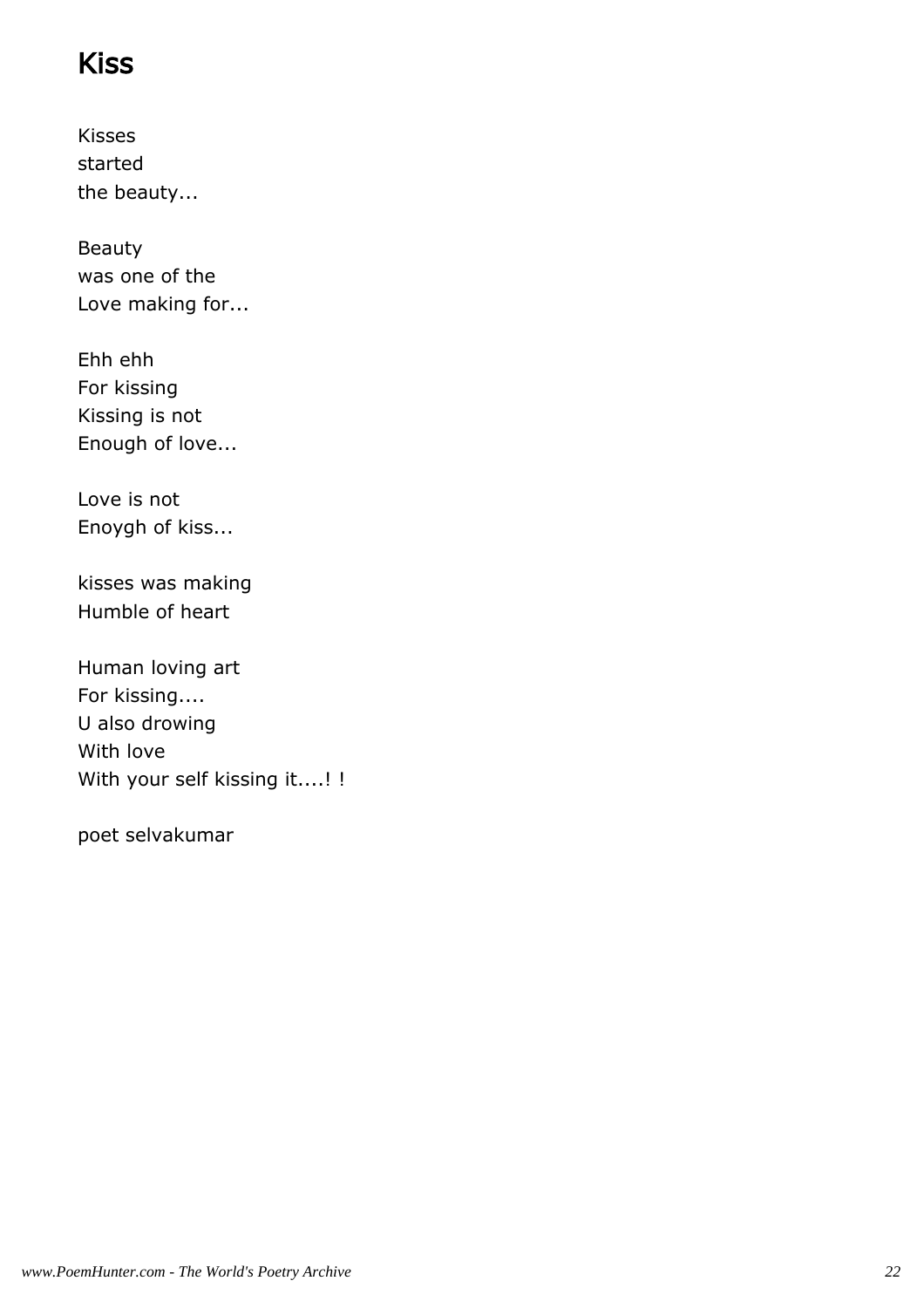# Kiss Fight

Lip to Lip

Kiss... Fighted fingers...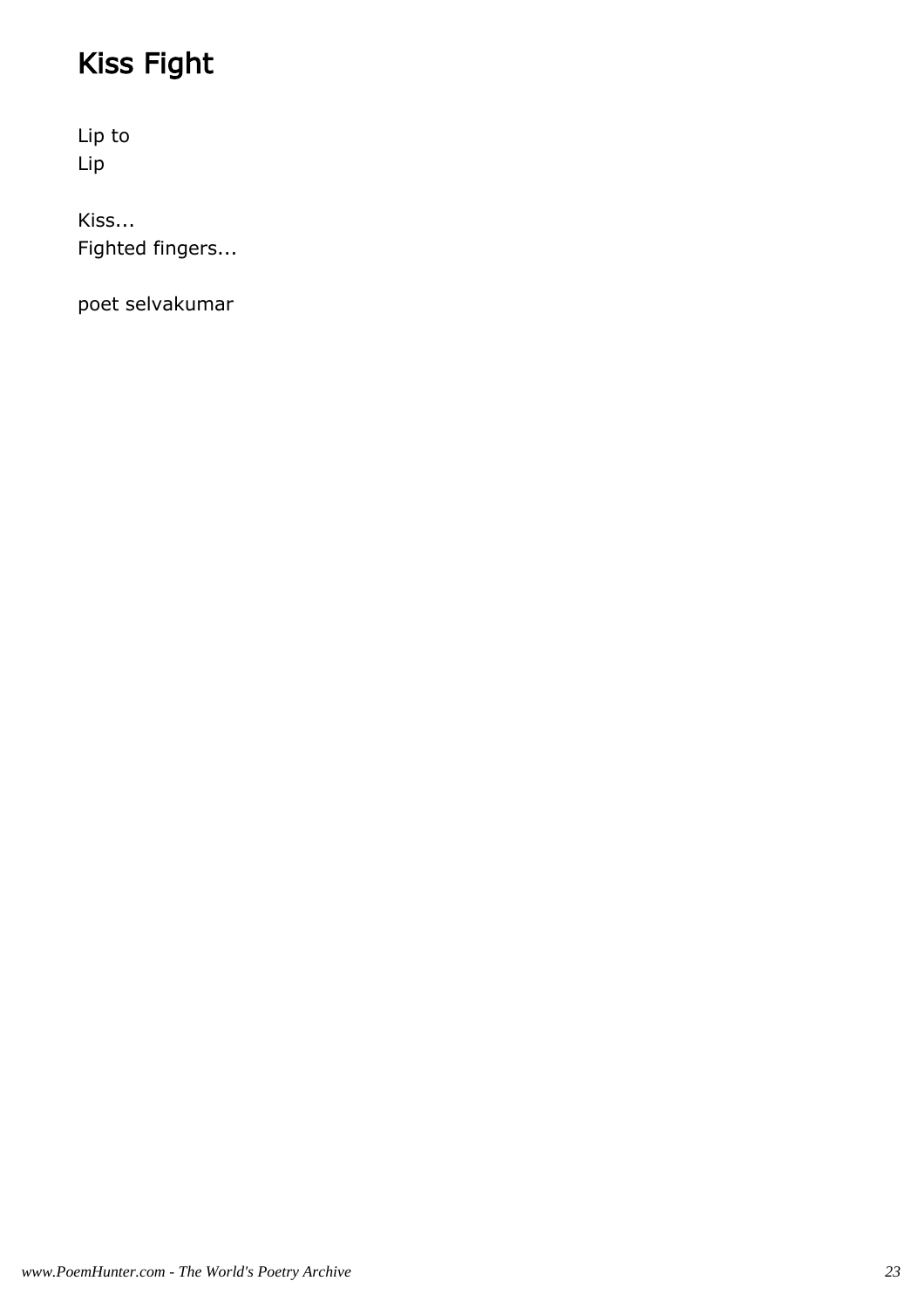#### Kiss Me...

Dear and dear doctor... day by day cough was incerasing...

What was medicine for me...?

Your tablets are not working well your syreps also not working well...

ujj ujjj ujj my cough was going on very nice....

Hai beauty doctor kiss to me... kiss mouth to mouth for me... pleace That day at a time My cough was gone... pleace help and kiss with again and again... I want to your kisses only... my mouth was always ready... for every day.....? ? ?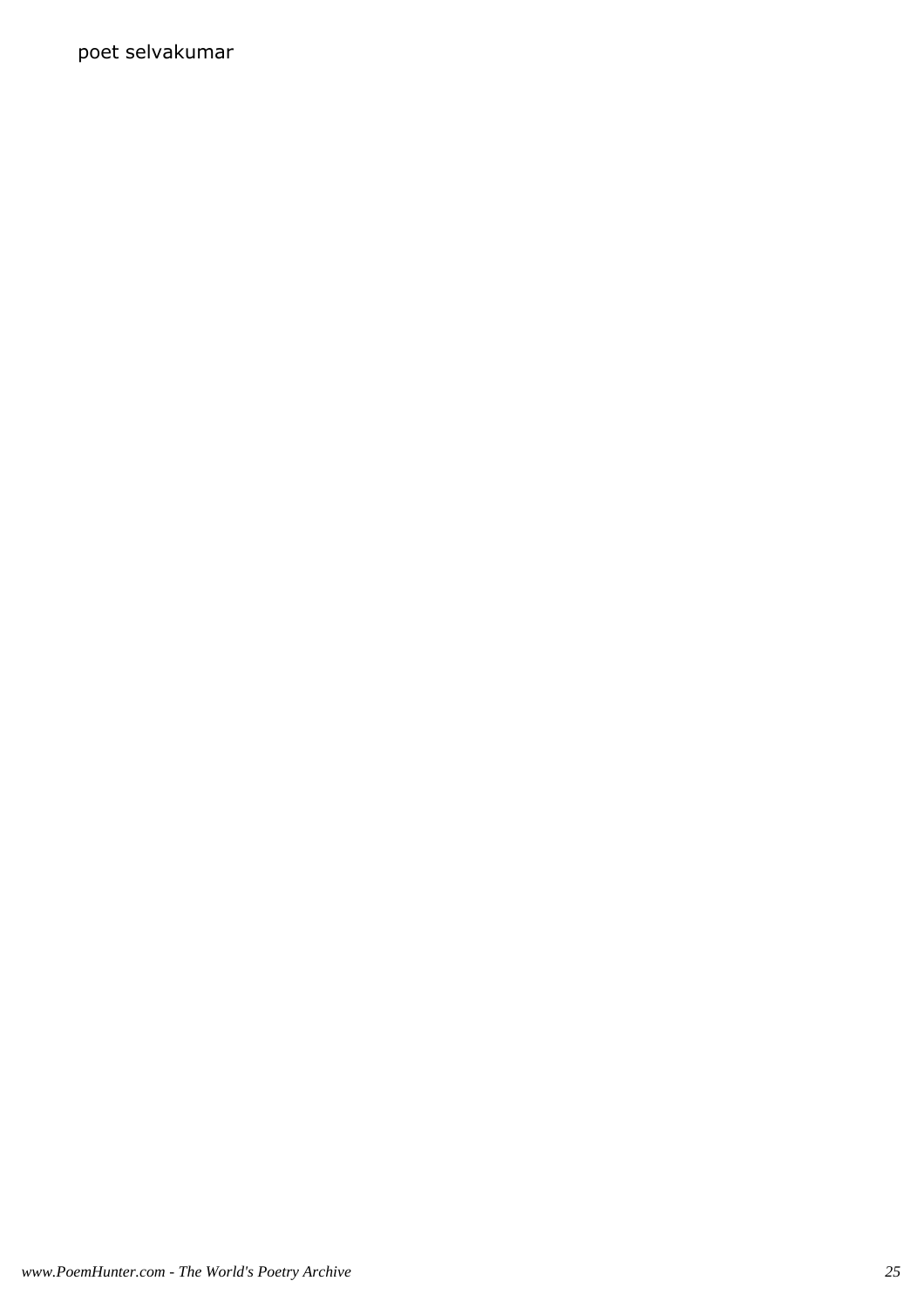# Little Little

Hearts Are Little Little Sayes for Love day to day... All are eating only eating did not love any body

#### what?

? ? ? ? Little little hearts are biscuts only biscuts...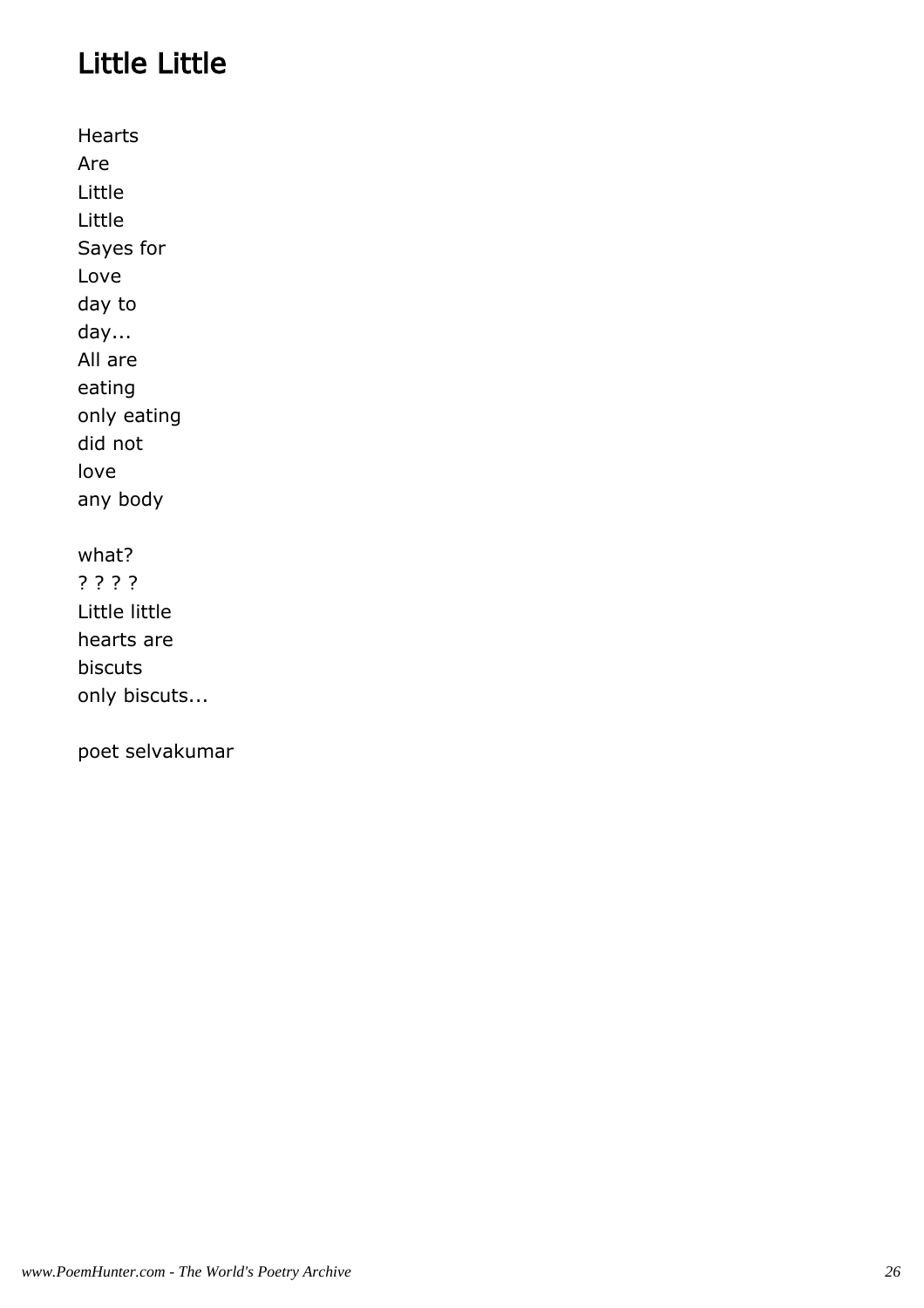#### Lough 4 Love

Every body love Every day love is Living long long ago men and man aredie with are without love... lough 4 love....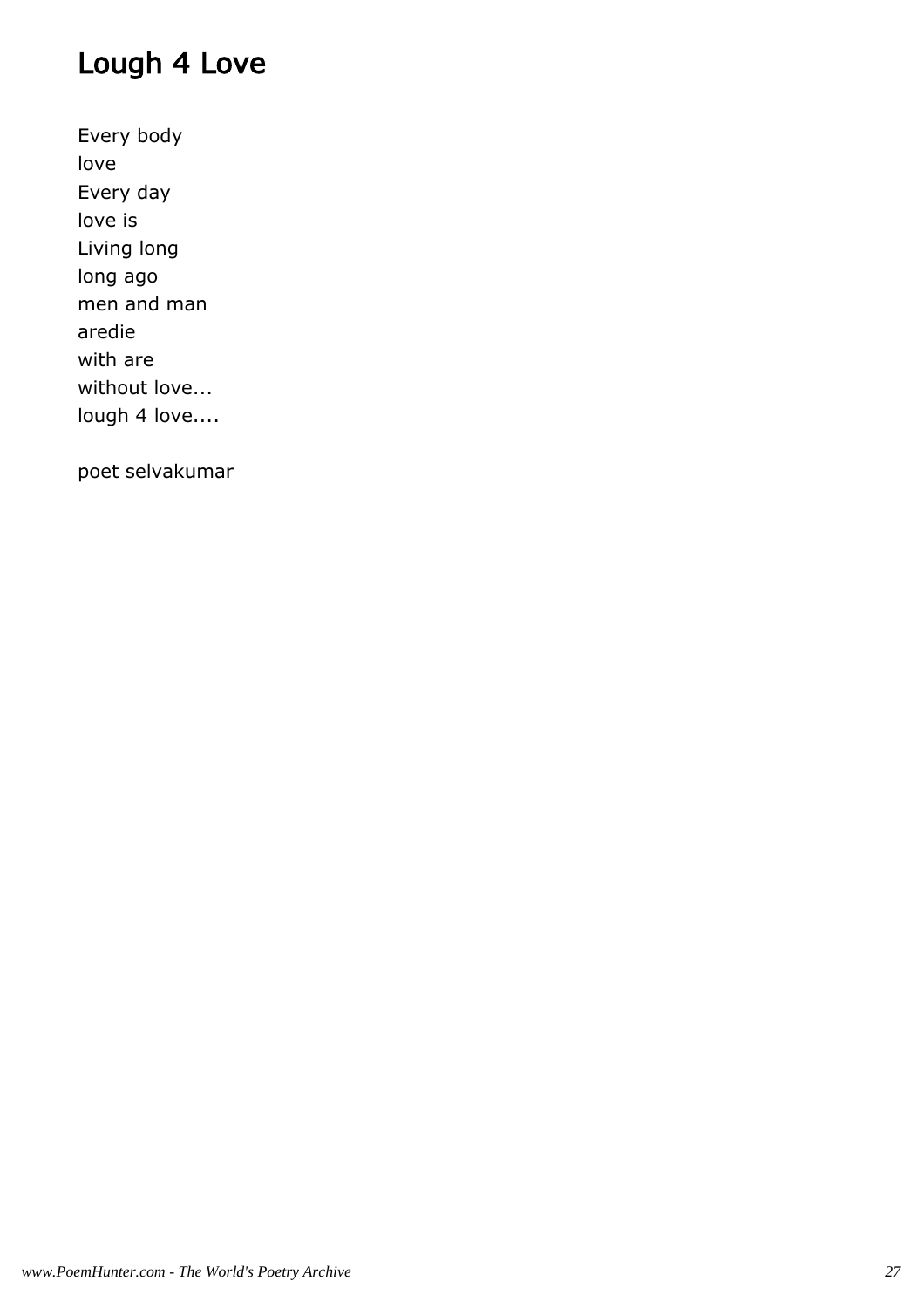# Love All

Stars are loving Moon... Moon was loving The sky...

Sky was loving The earth... Earth was loving The water...

Water was loving The rain... Rain was loving The air...

Air was loving The trees... Trees was loving Serve all... Also love all...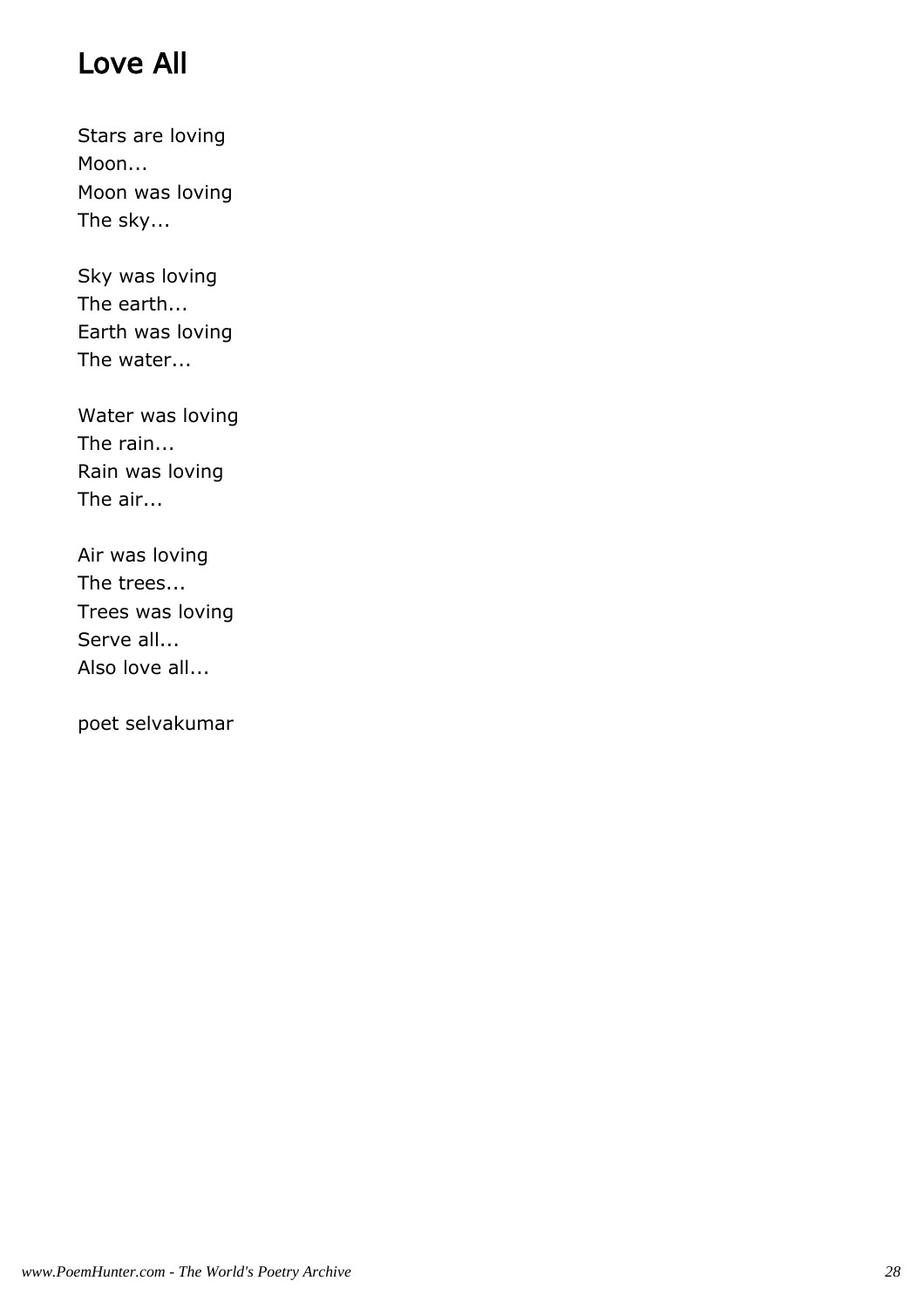## Love Is

All lovers are loving only not for life pass.. only for time pass... Love is Happy time pass for Youth... Love is over time For married members...! !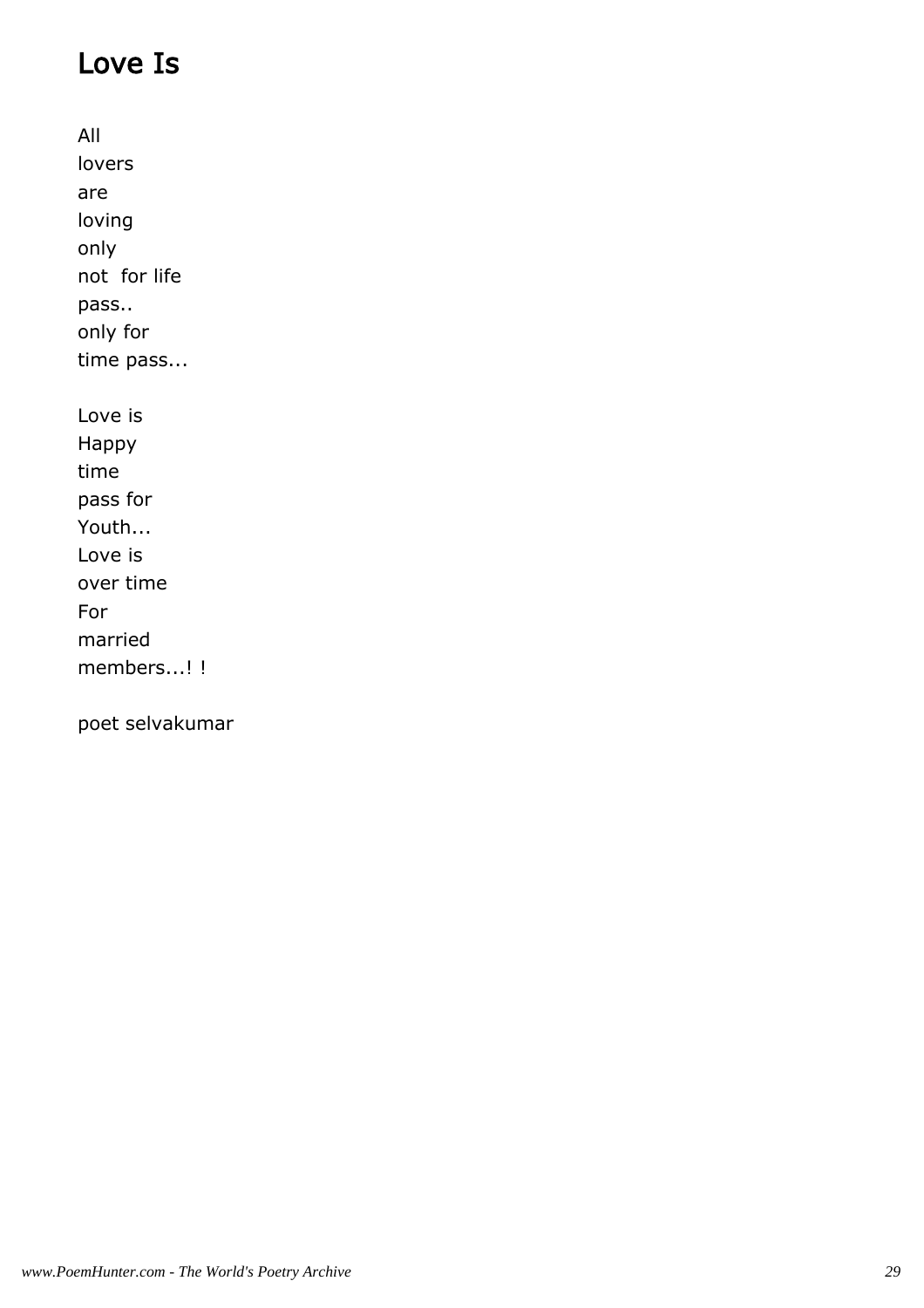#### Love It

Love is knowalage

love is faith

love is good

love is enargy

love is taste

love is sweet

love is dreams

love is take it easy

love is humble

love is beauty

love is god

love is sex

You can making for Love all and all

Also U please love and love it......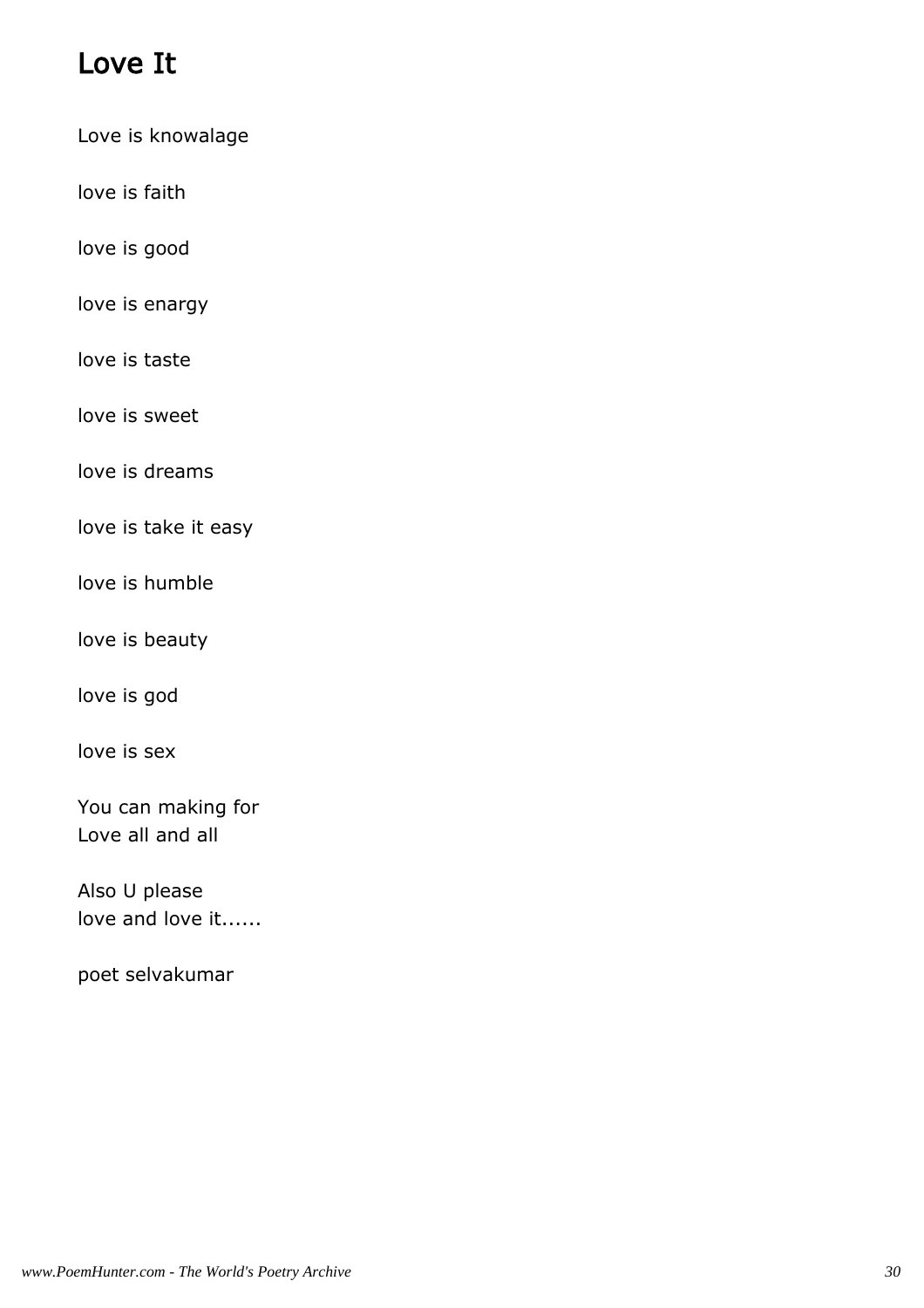#### New And Old

Old is gold

New is selver?

What is the old? !

Today new Always

Tommarow 's

Old...! !

India -23 th - sep - 2004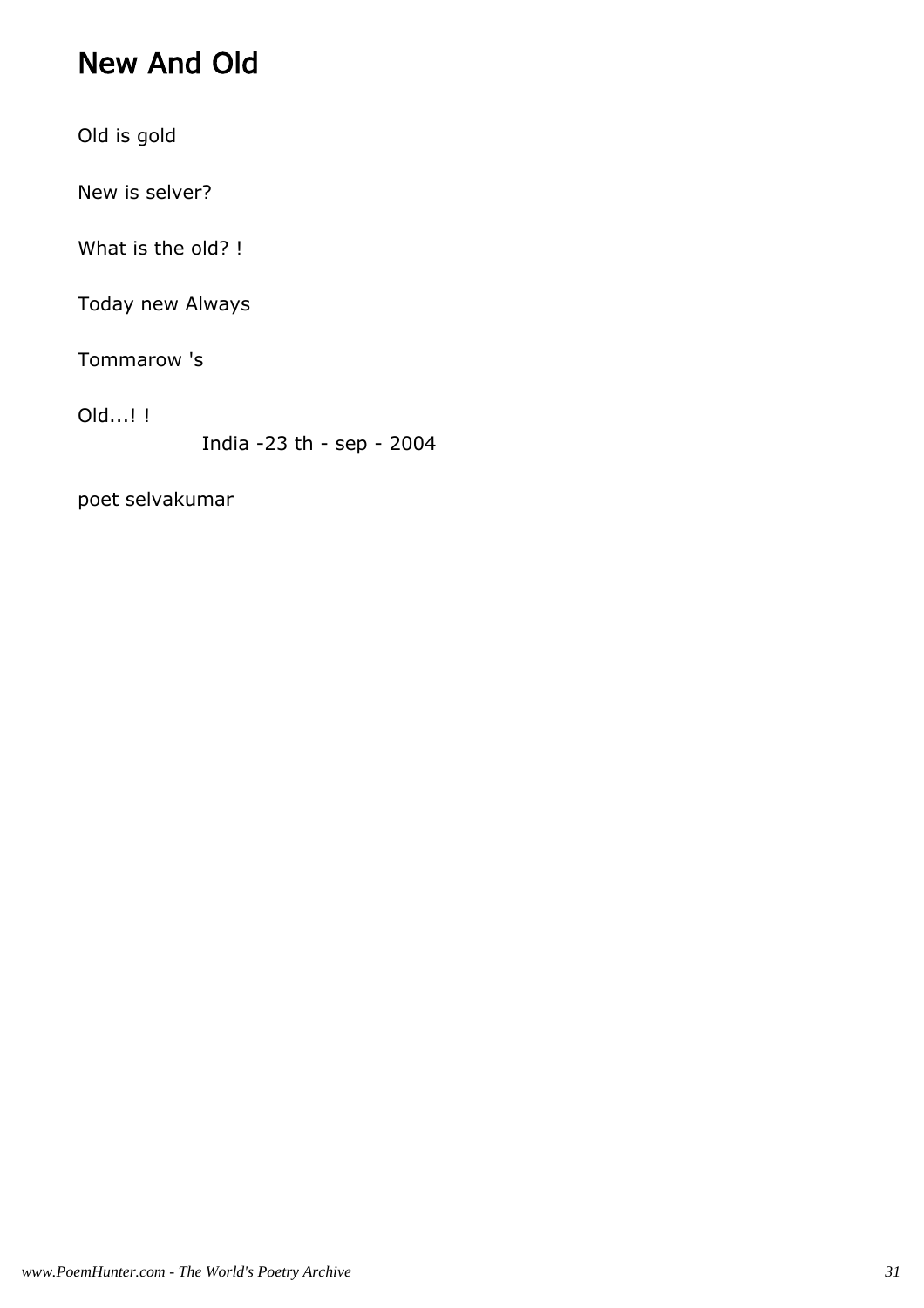#### News

Nothing

Everything

Wastage

Simpely supper

This is for

Today news...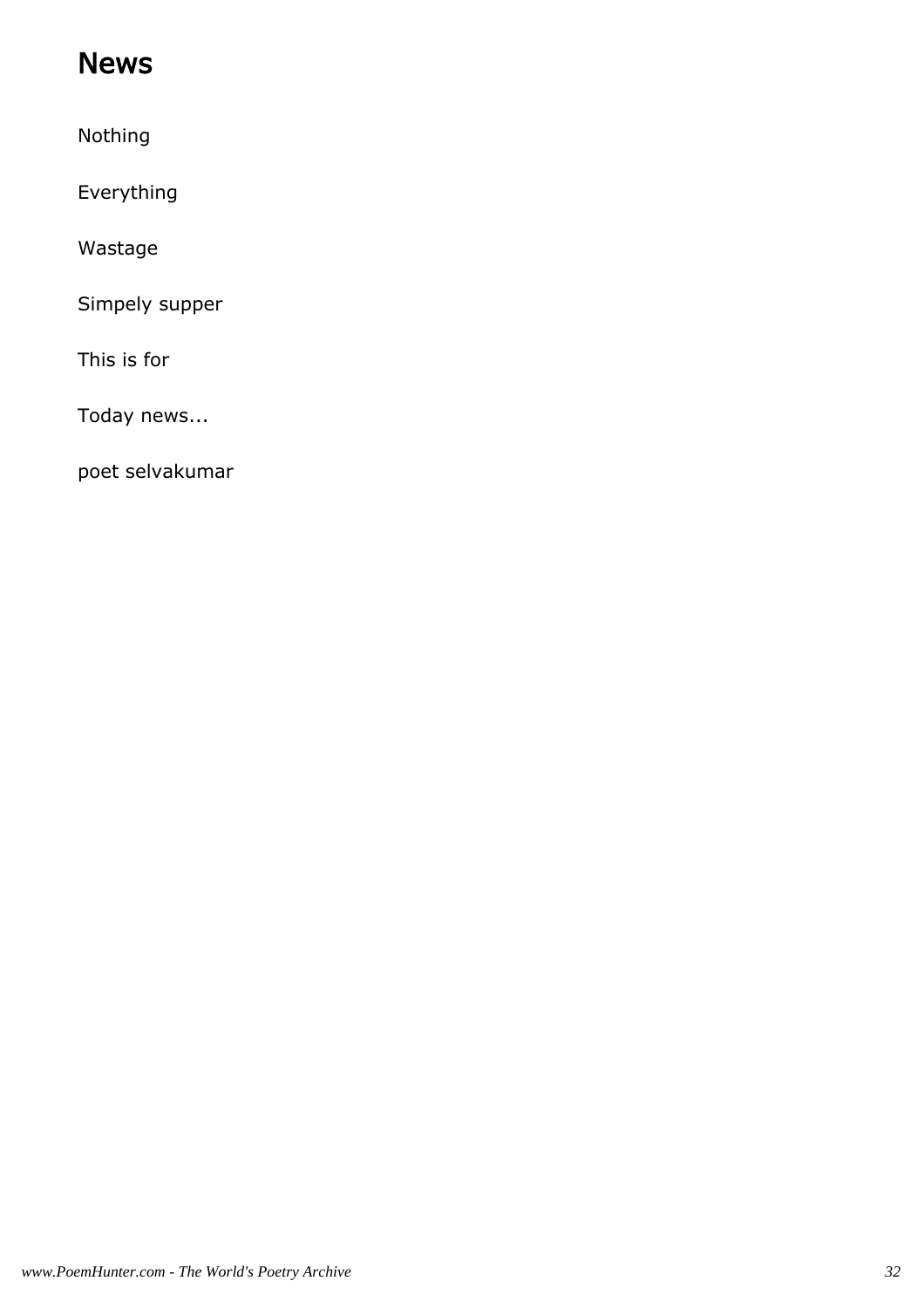#### Not Loving

Flowers speaking Smile with nice Too...

Came to the Flower speak The butterflys... The rain... The snow...leaves Sun and moon With stars are Speaking the flowers

Flowers always Speak to the Univers....

Humans are Not speaking the Flowers... Why? ?

Men and women Liking Flowers But, flowers are Not liking men and women...? ? Why...? ?

India oct 8th 2004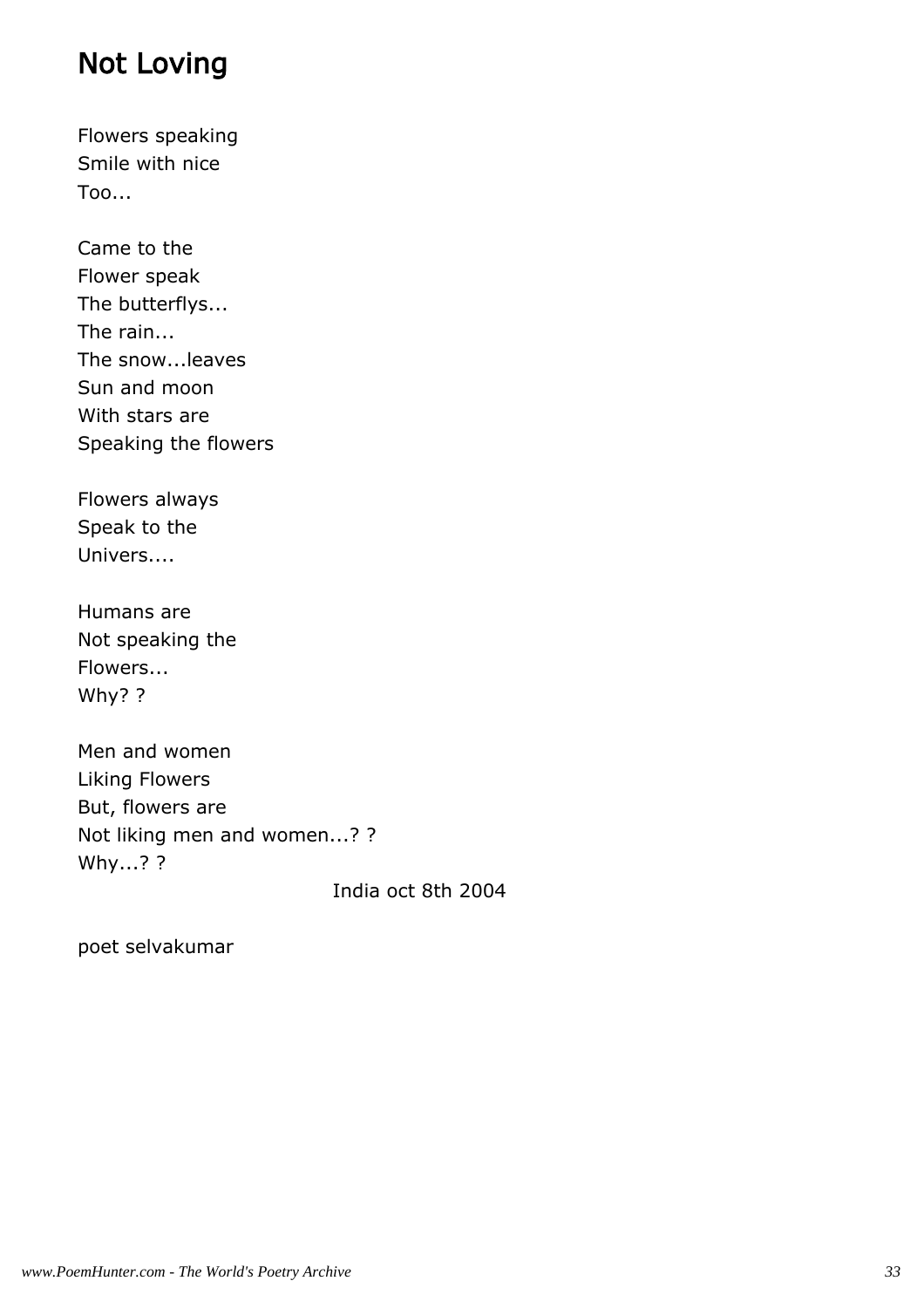#### Now

Tree in to Tree Speaking Every day On the Root of Earth Earh was Speaking Every day With a trees With love... Trees leaves Are speaking Every Day With air Making love Simply... Sun and moon Lighting Also helpful Of the tree loves Tree making A different with The nature of Love then Given a good Rain...

Rain was love For trees... This is the love NOW.....? ? ? ?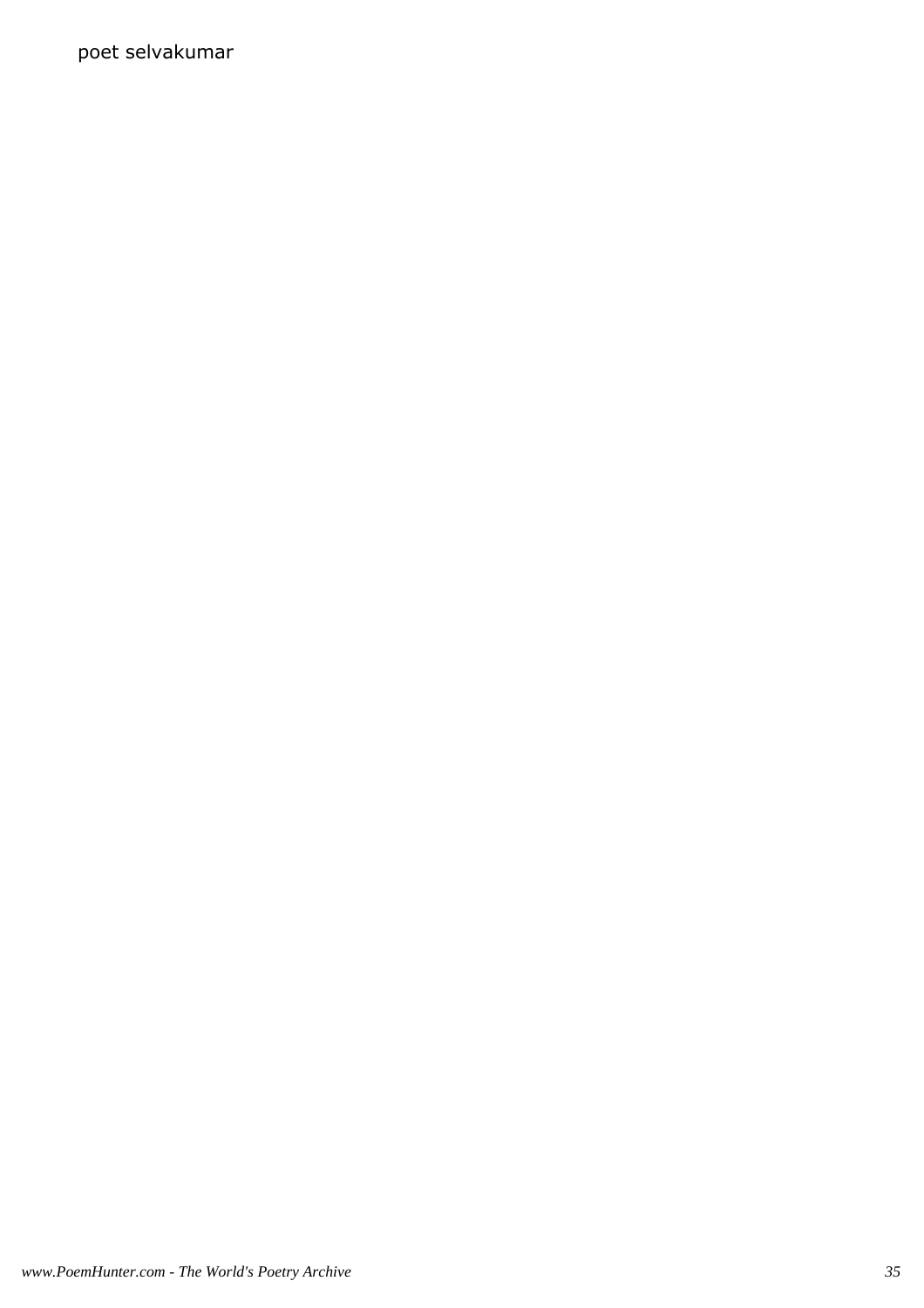# Oh God...

God is Love But God did not Love any one...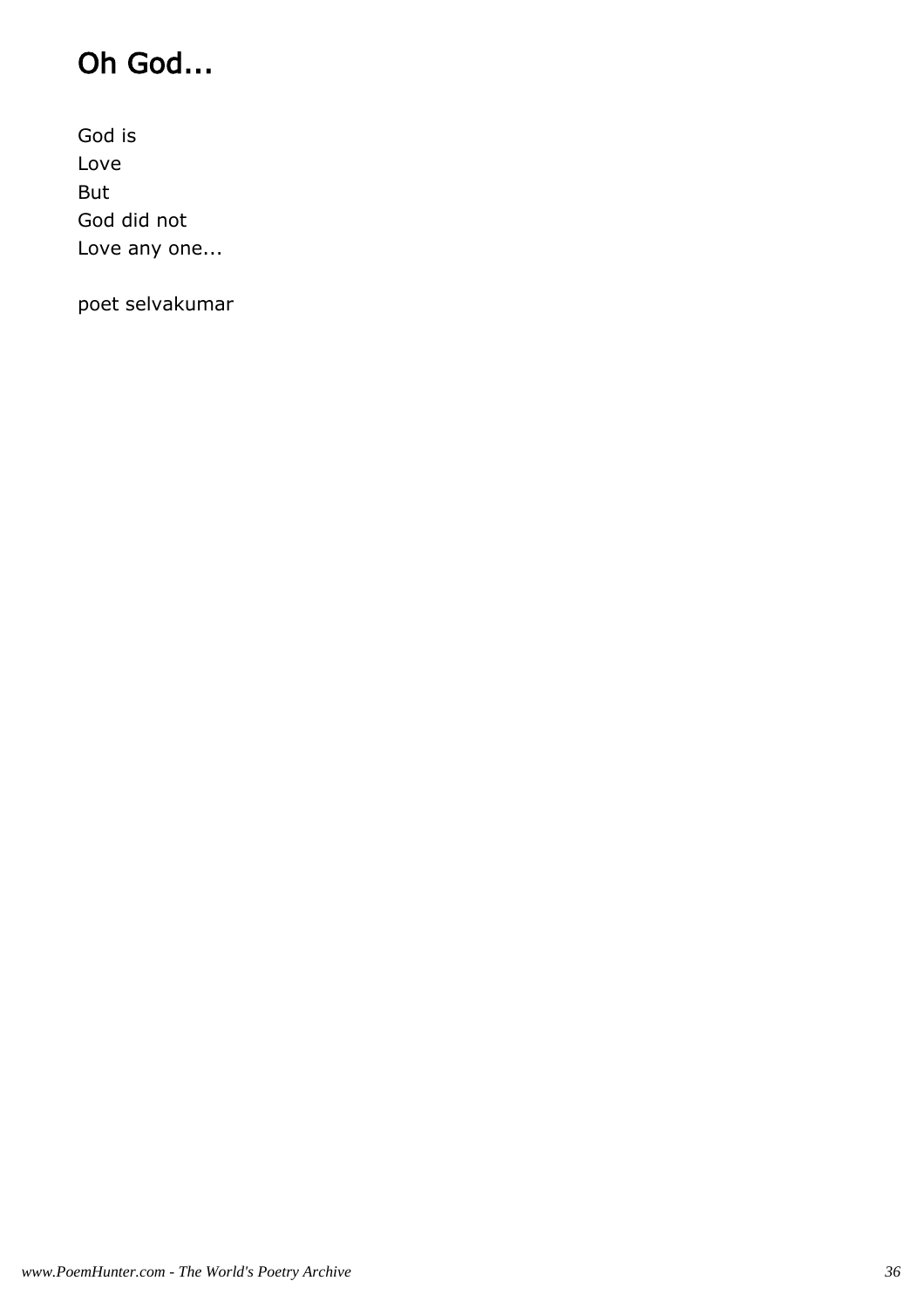# Old Love

The young lovers going by moter cycle on the road.... one in to one kissing neck... and chin... air was not distup one by one catch to catch... the hands and body... fingers are playing body to body nice...ley...! lovers are very young love was very old told the lovers booth human bodyes....!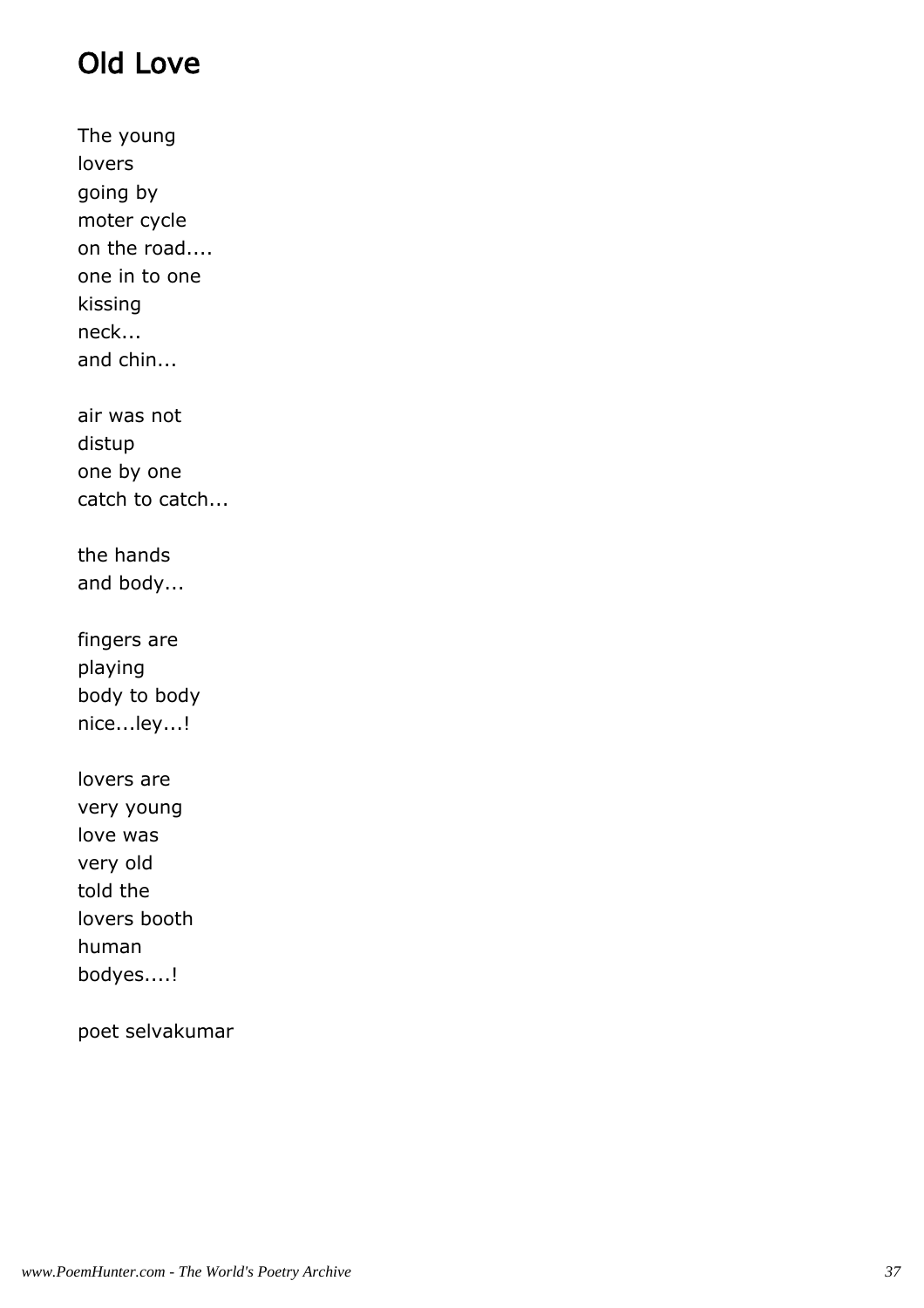#### Rain Rain...

The rain was Comming... Flowers are Sumeeling... Rivers are Danching...

Frogs are Enjoy...

But the eople Are shouting... what is this rain? !!

Thouse Rain was Comming For

Only trees! ! Yes This news are Noving for trees... And the people also....? ? ! !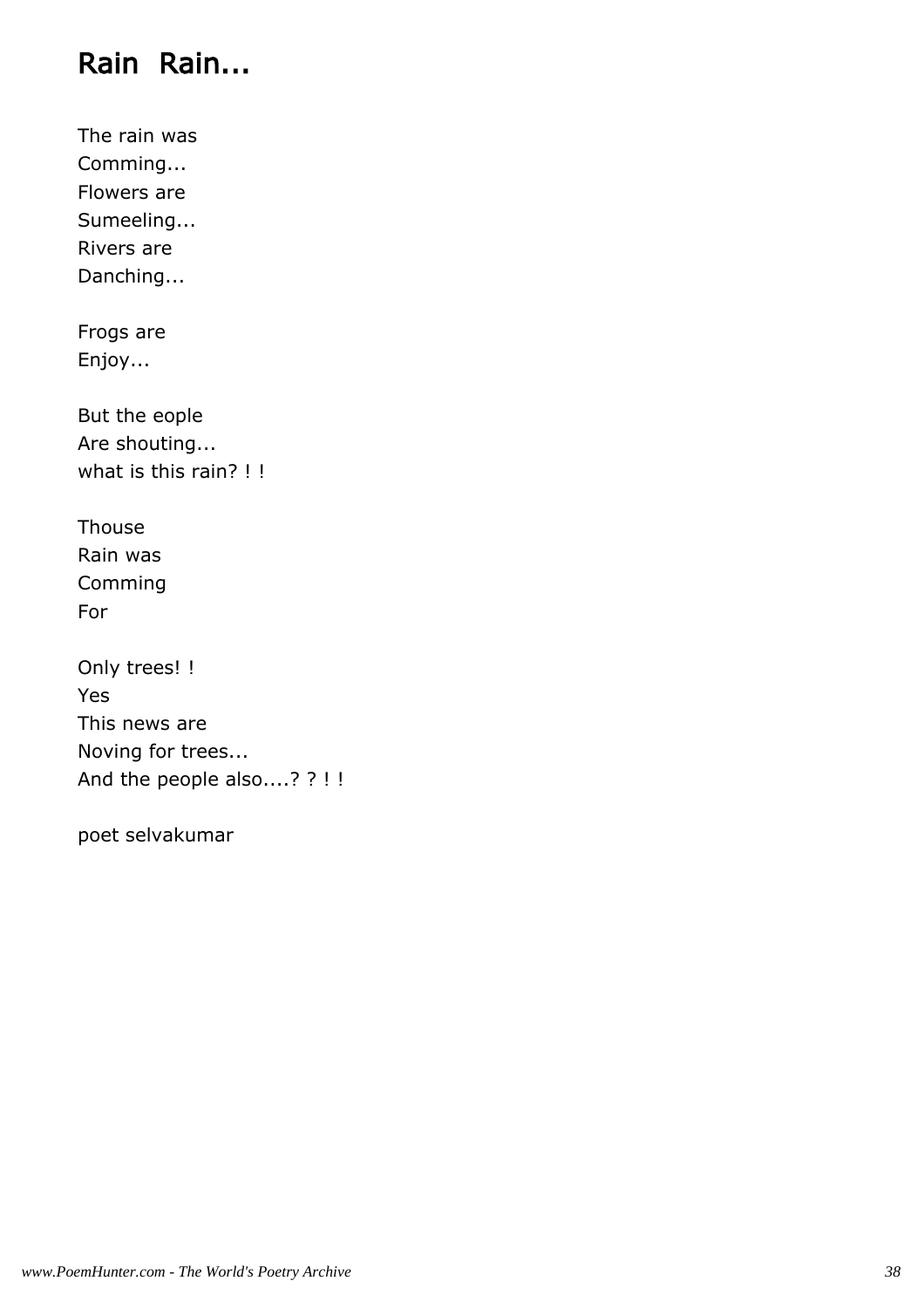# Rap

police station Women police Rap For Men police...!!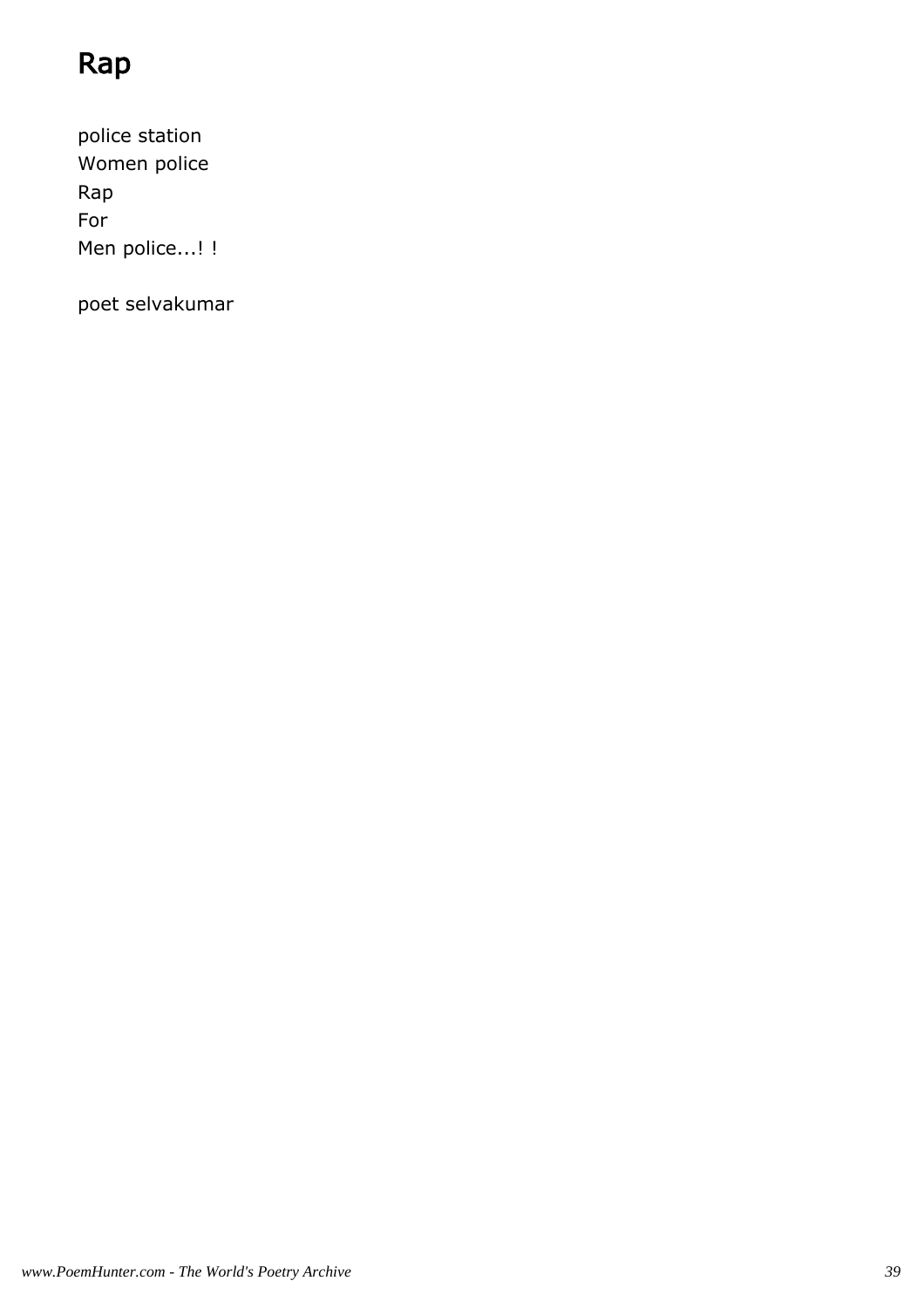#### School Love

The love letter... lot of words written the letter... very beautyfully... but love is not only there... but love is starting she and he... with a love letter... ? ? ? ? ? its school love! ! !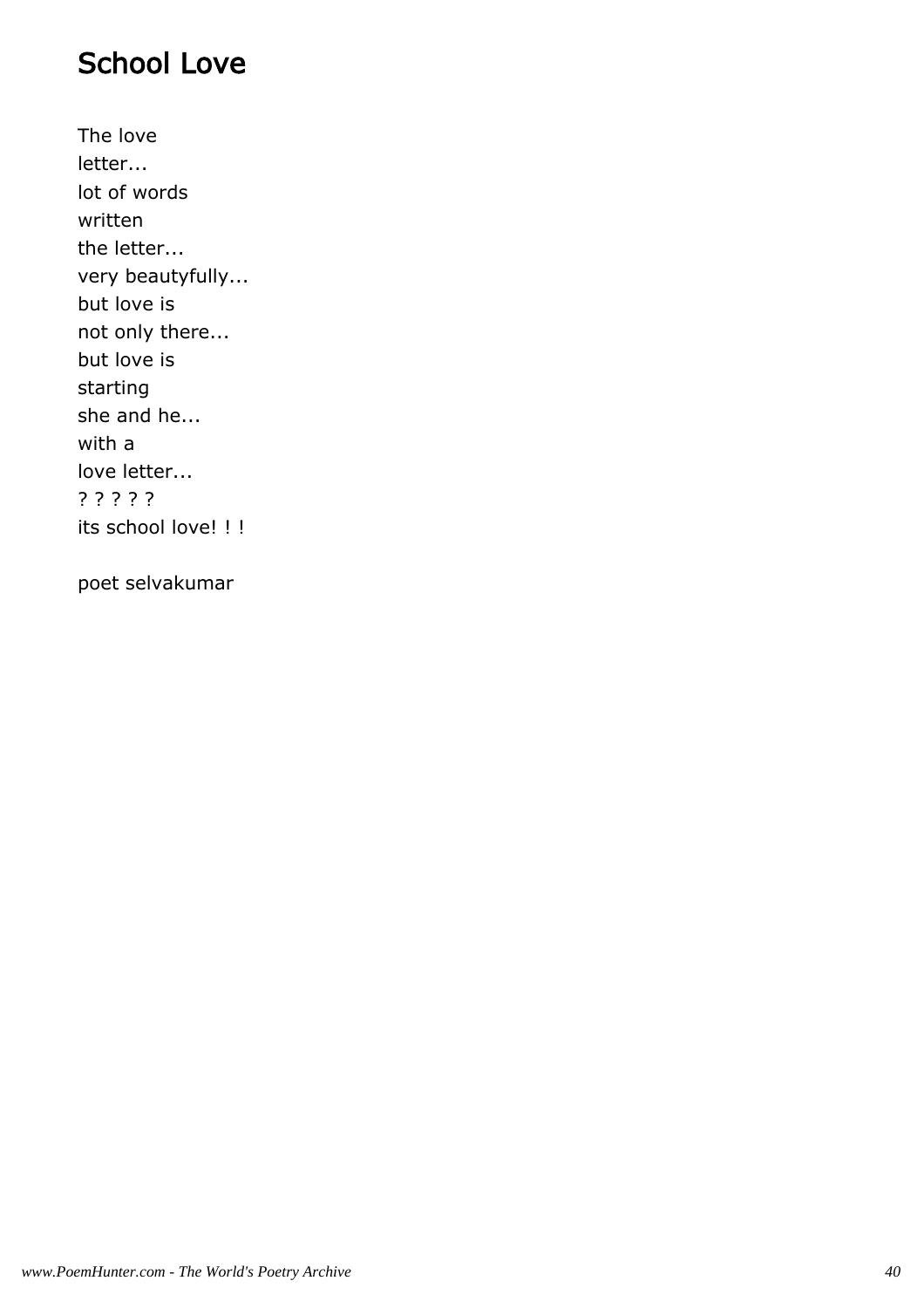#### Sesean

The rain was Comming Under the Umberla... This is raini Sesean...

Sky stars Day time With under The umberla This is summer Sesean...

No any one Not comming The umberla Winter sesean No no It is a dry sesean...? !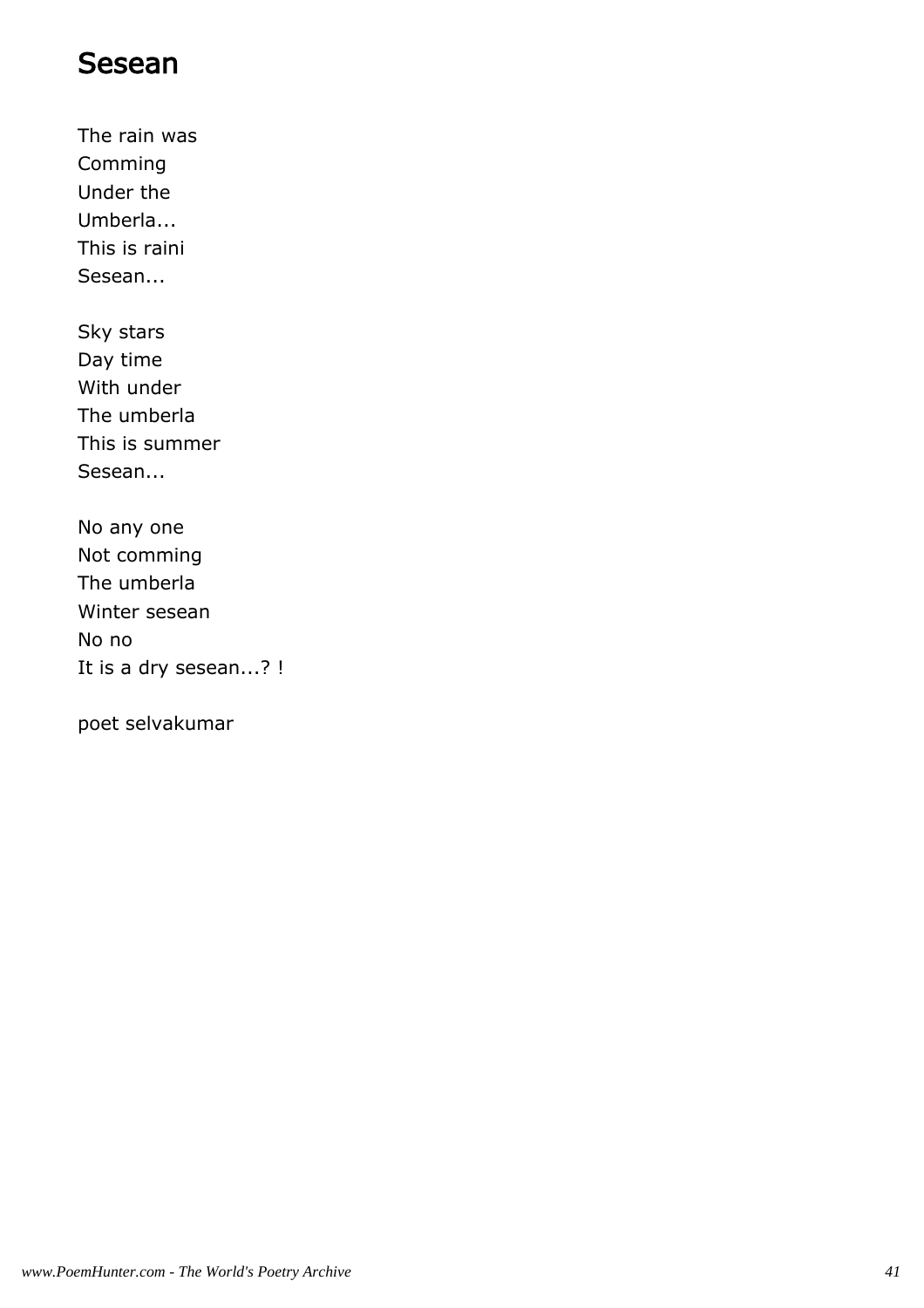# Sin

Sex is not sin Love is making sin In is the one of the Loving life

That is selfish So love making SIN Sin is not for sex why...? Sex is making New men and women In the world...

World people Are loving with life Life also SIN...! Only with love Dreams For morden world ? ?

Sin is making Above thats it...

India oct 8th 2004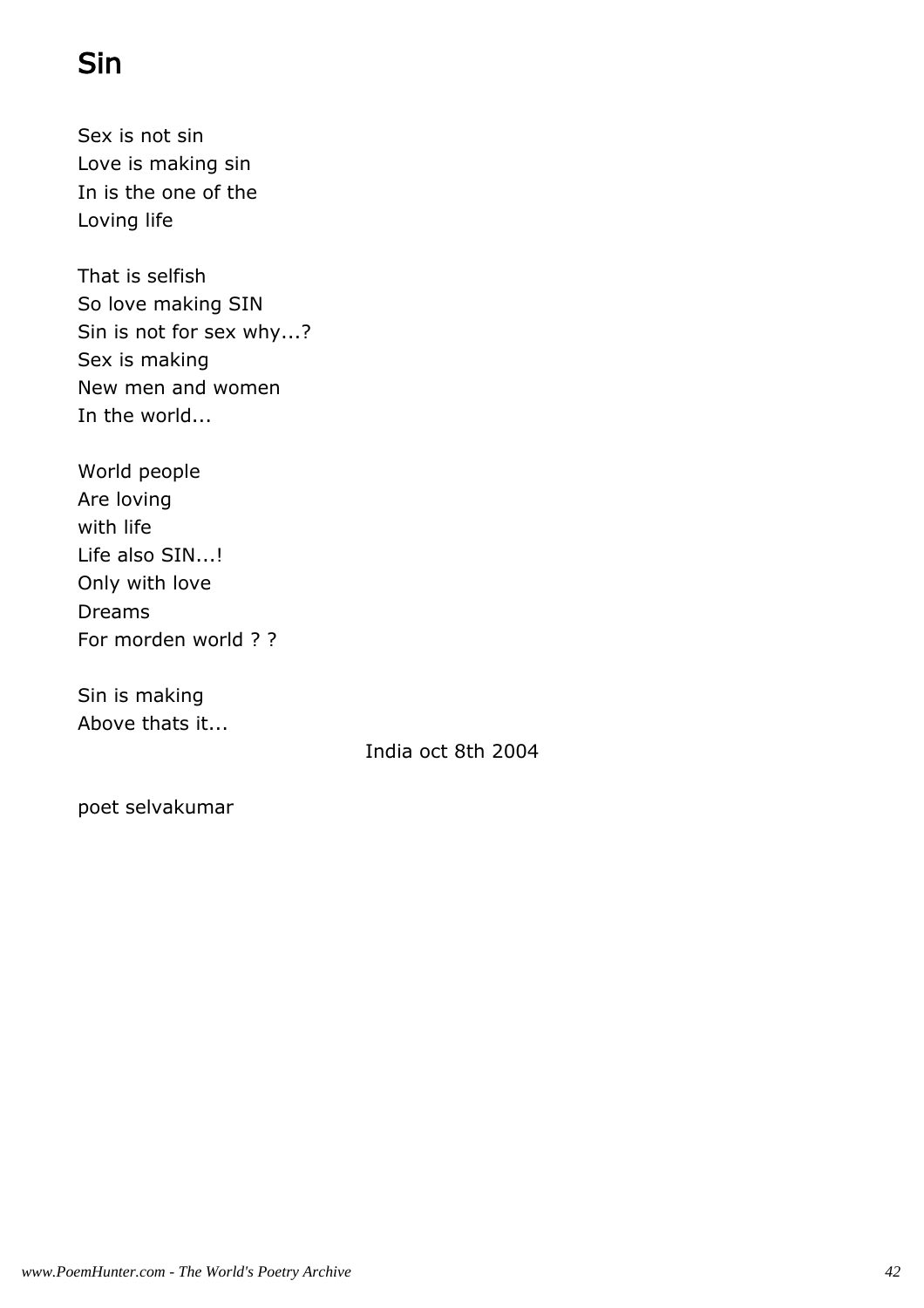#### Sleep

Every day Slepping the bed And enjoy The dreams... Morning gedup Not very well Days are Going Every day But I want to Sleep More the Time With loving lazy Life was Not waiting The way So i did not Sleep well And time to Time also... What can ido...? ? ?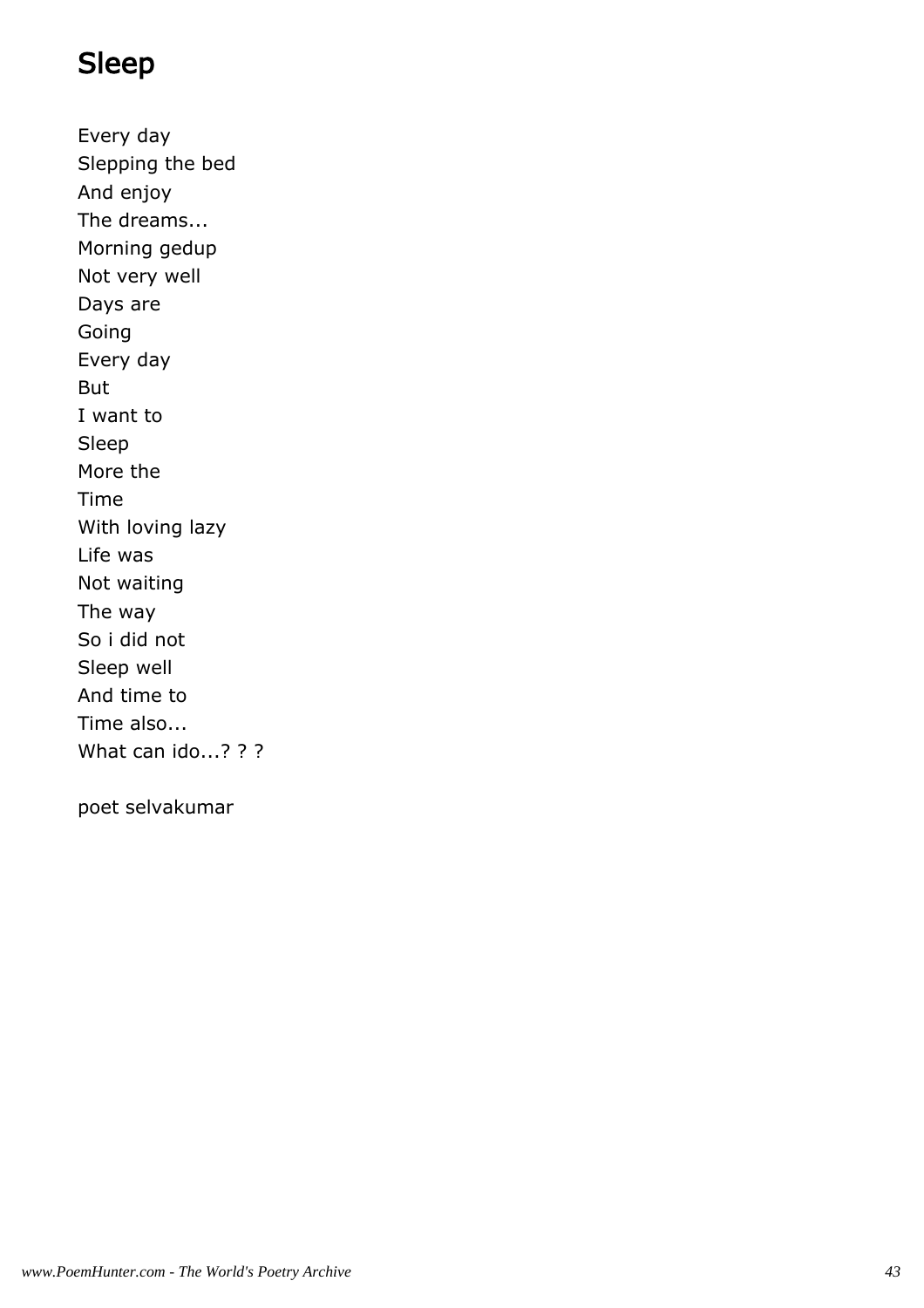# Smile

Flowers Are Smile With The flowers....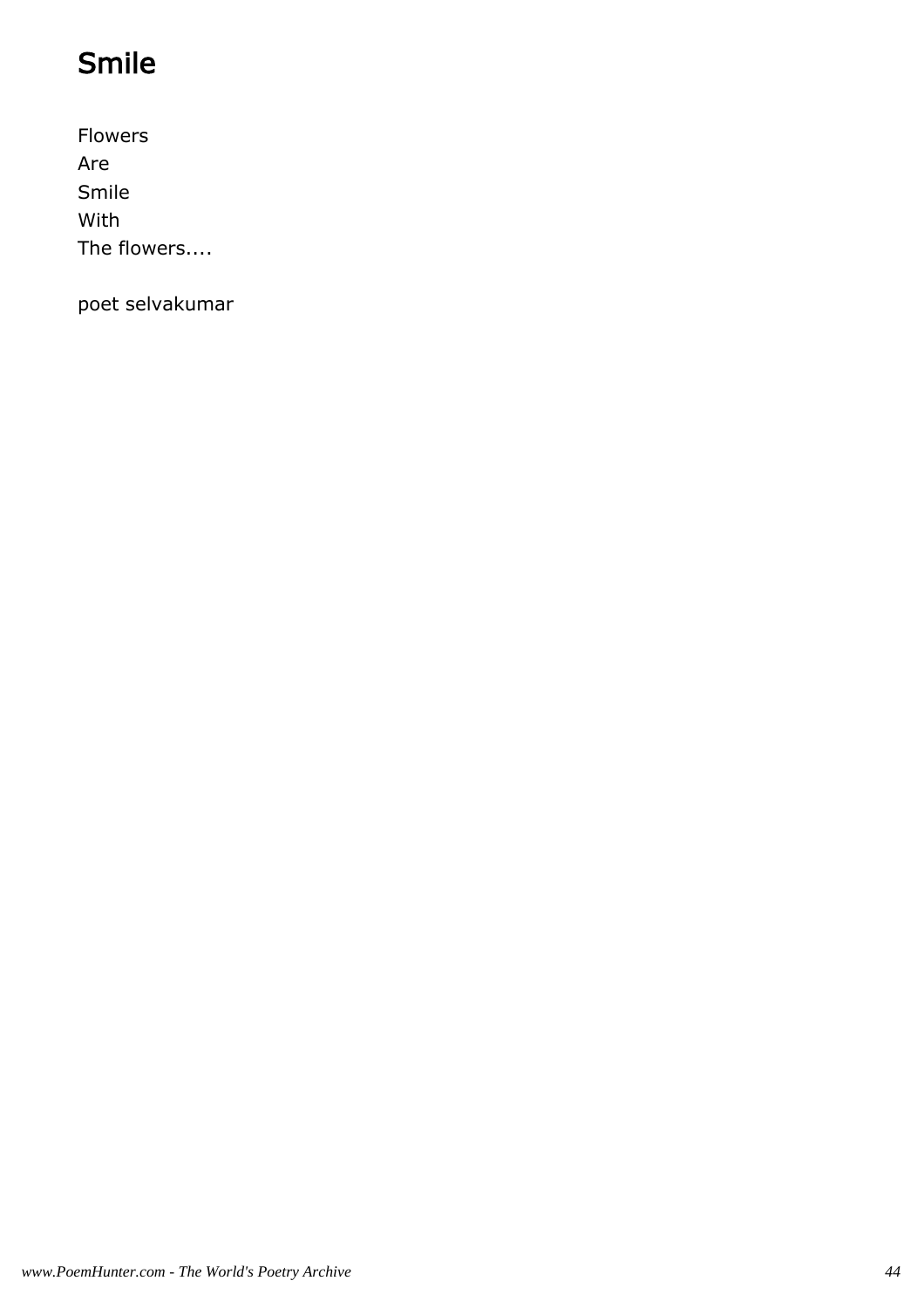# So

Love is Sin God did Not love Any body....!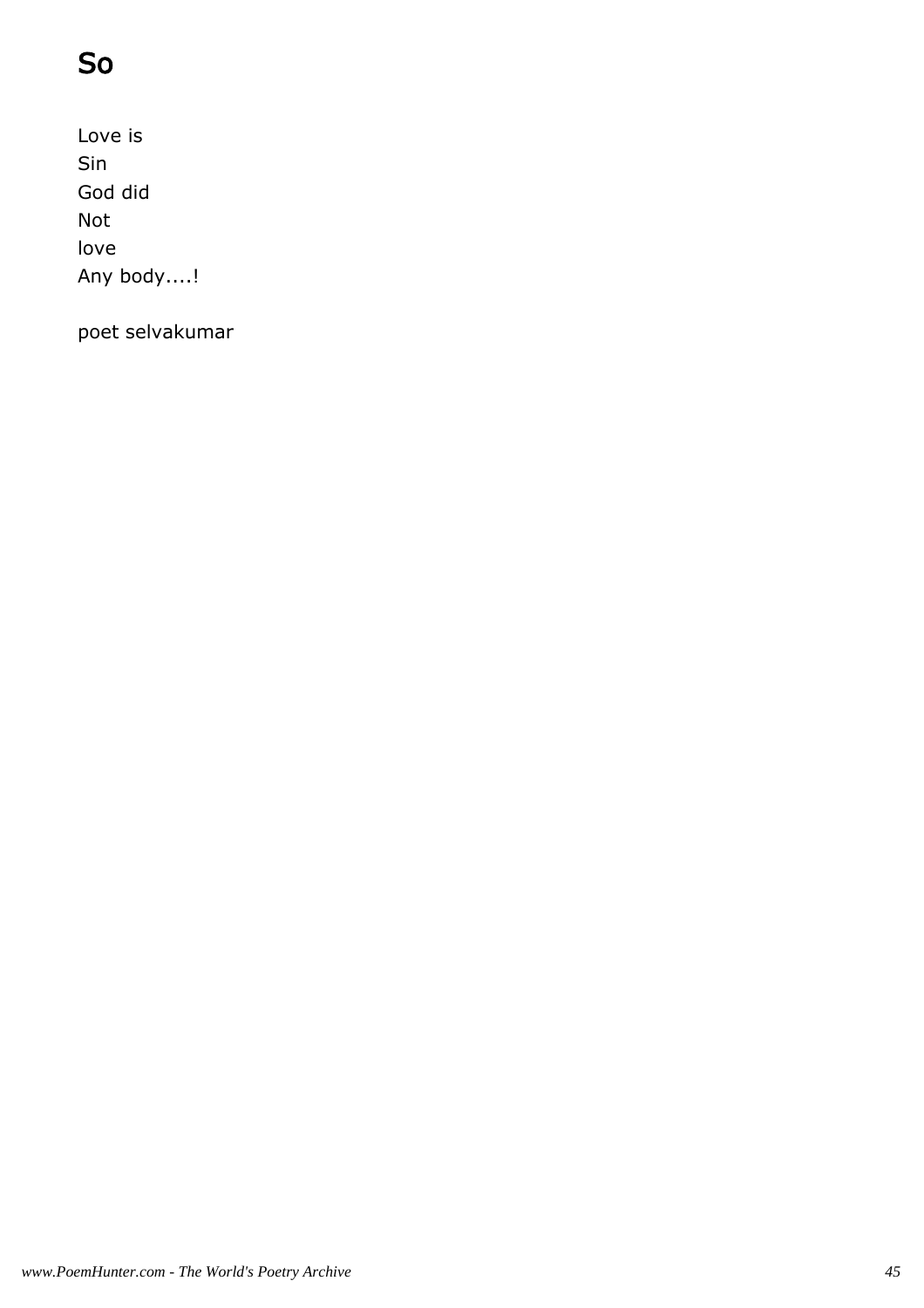#### Thanks 4 Eyes

Eyes was Making new Loving world...

Yes... She and he Was watching to Eyes to eyes...

Loving flower Smile in the heart

Booth faces are Nooty... To tuch heart Eyes with the Eyes...he and she

In one by one Tuch was making A enargy for the Friendship and love...

Every day every time Thanks 4 eyes....! !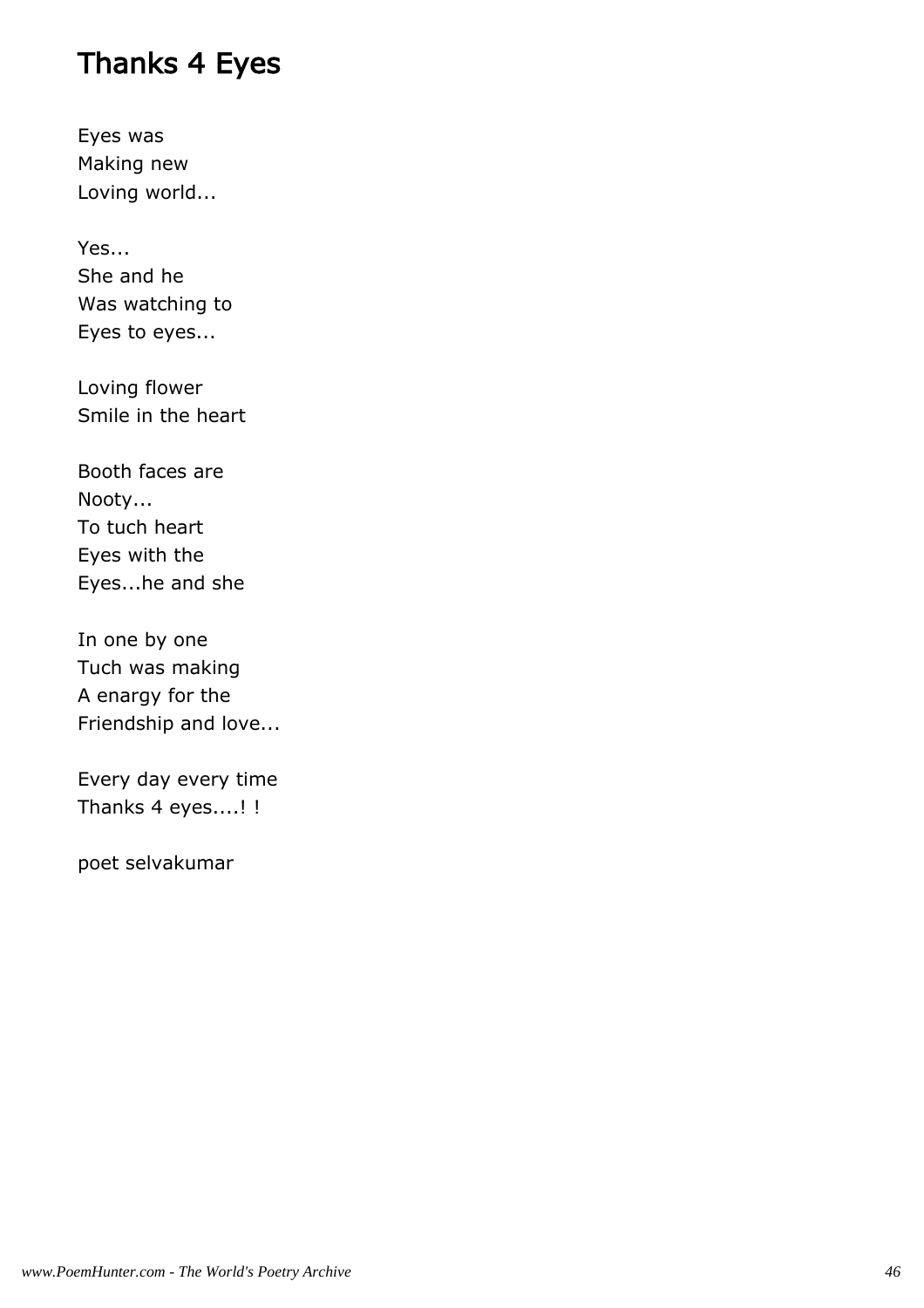# The God

love is god some time love making god... god is love it is true... in any side in anybody... help with one by one... with the love only love love is making for the man togod... so... love is god god is love men and women love with help run the famaly run the world for the living.... so you are a god... try to understand it yourself.... o god....! ! ! !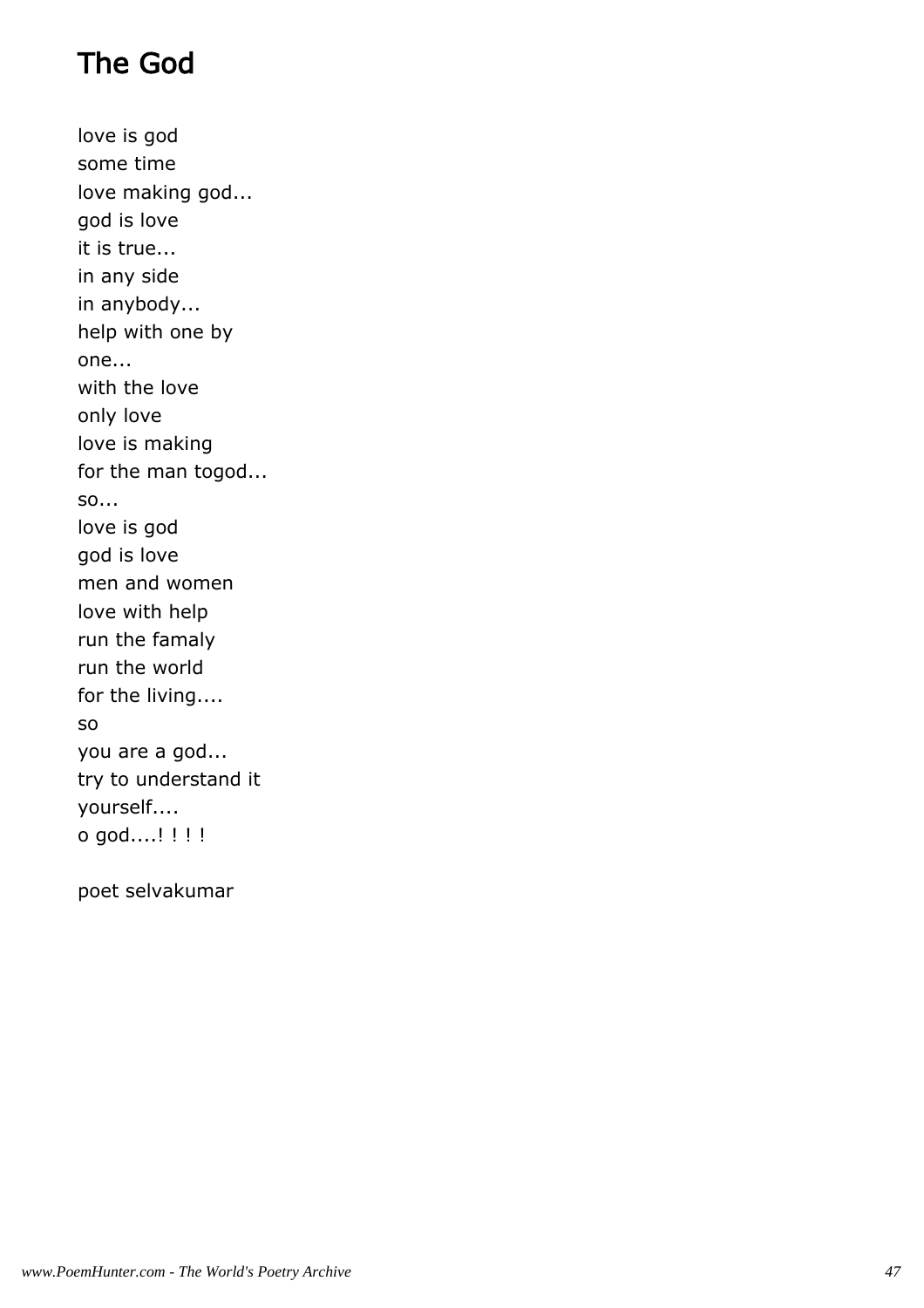#### The Great Poem

In the World The great Poem is ? ? ? ? ? In the World The sumall Poem is In the World The old Poem is ? ? ? ? ? ? In the World The new Poem is ? ? ? ? ? In the World The sweet Poem is? ? ? In the World The bad and Good poem is ? ? ? ? ? I LOVE YOU.... Yes I LOVE YOU....! ! ! !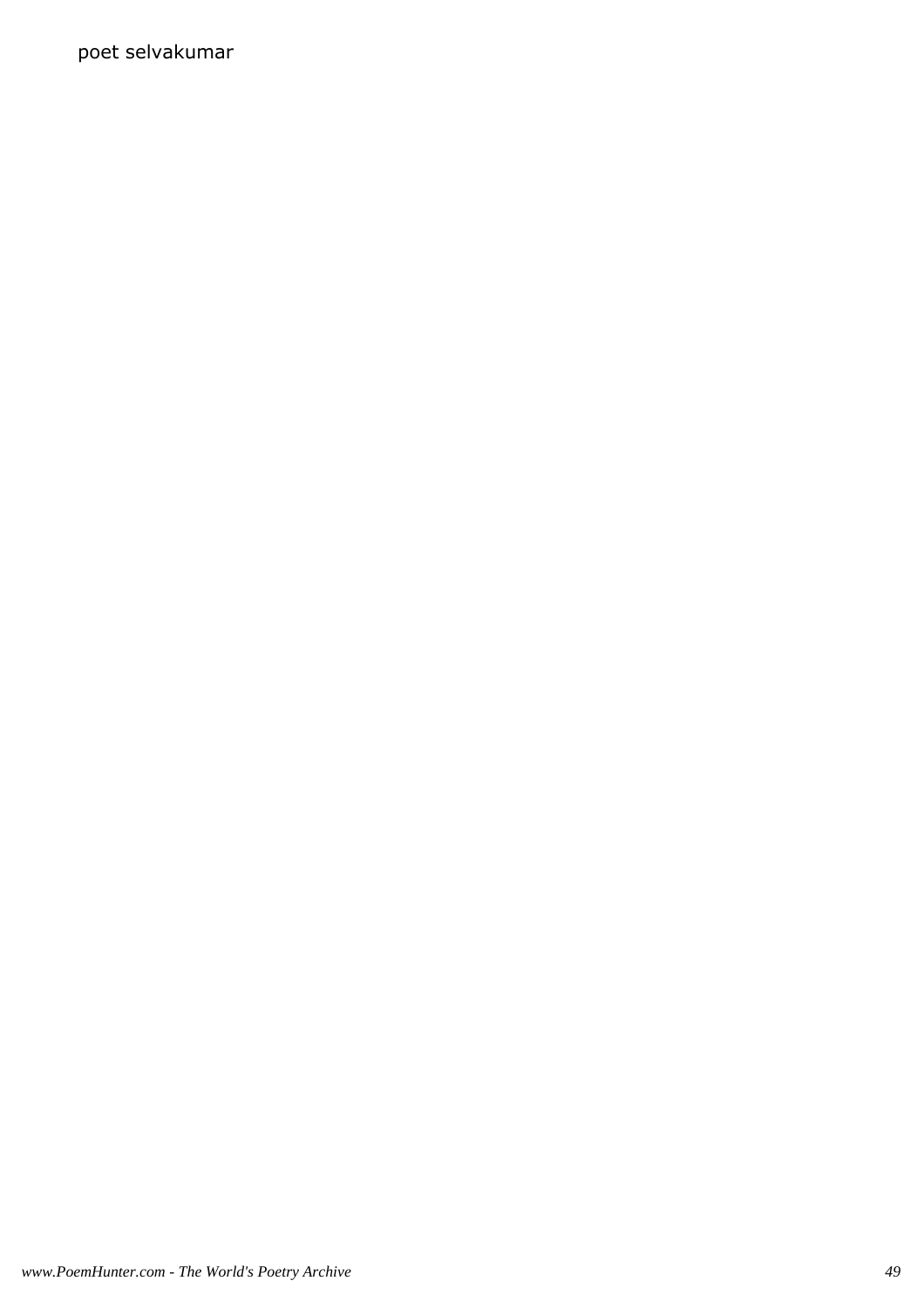#### The Hevan

Marrage agerement Are aranged The hevan...

Hevan life Was not A Marrage life!

Loving life Only for hevan... So hevan was Very emty....

Nobudy is Thear... So no budy Love another To another... To day report This one...

But 'earth People Agrement are Arranged by hevan...? !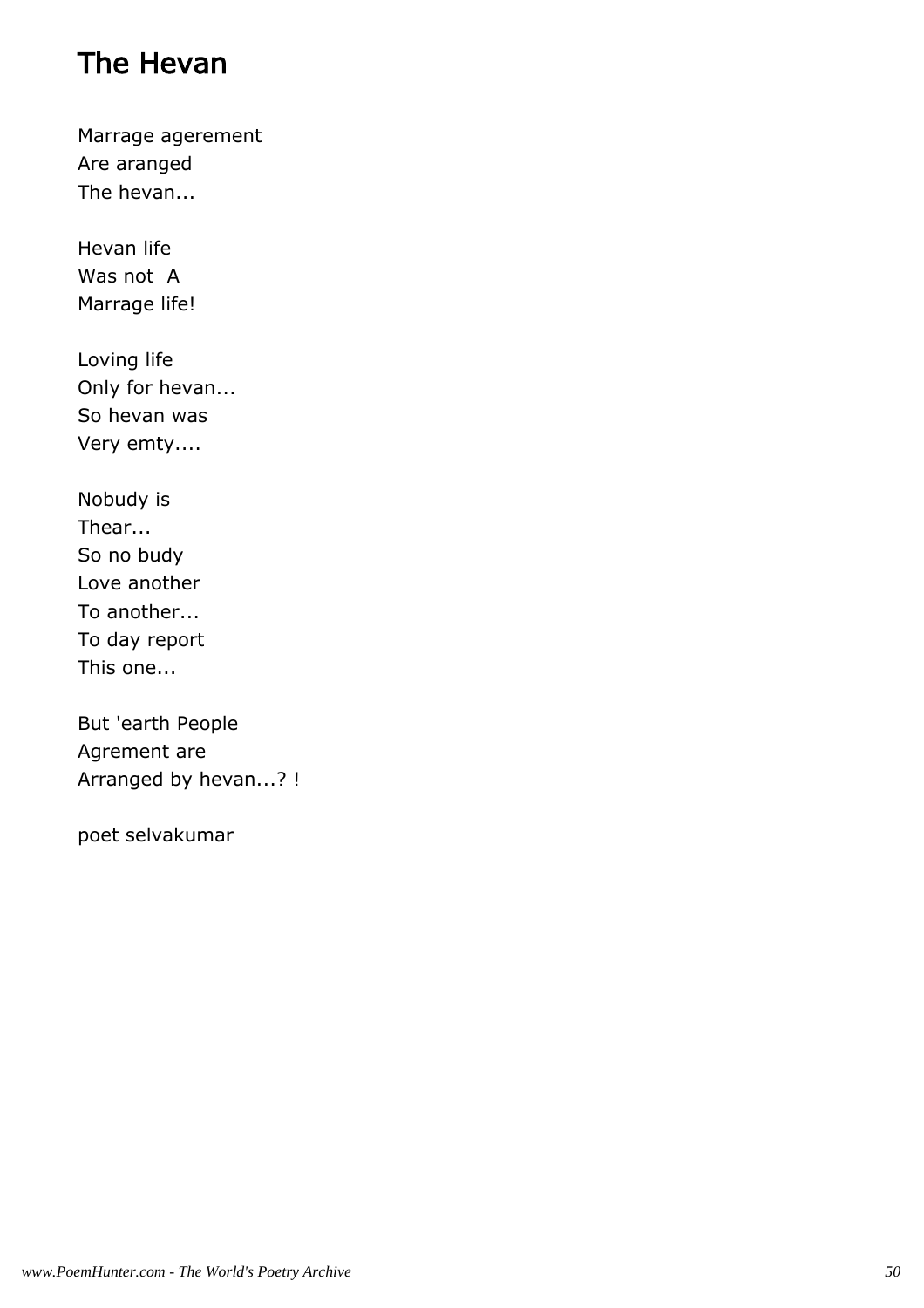#### Toys

Childerans are Playing The plastice Toys...

Father and Mother are Playing The human childeran Toys...

Politicals dadhas And others....

Playing The peple Toys...

God was playing Universal toys...

Univaras was Playing Natural toys...

In the world All are toys...

The god also Toys - Temple to temple...! !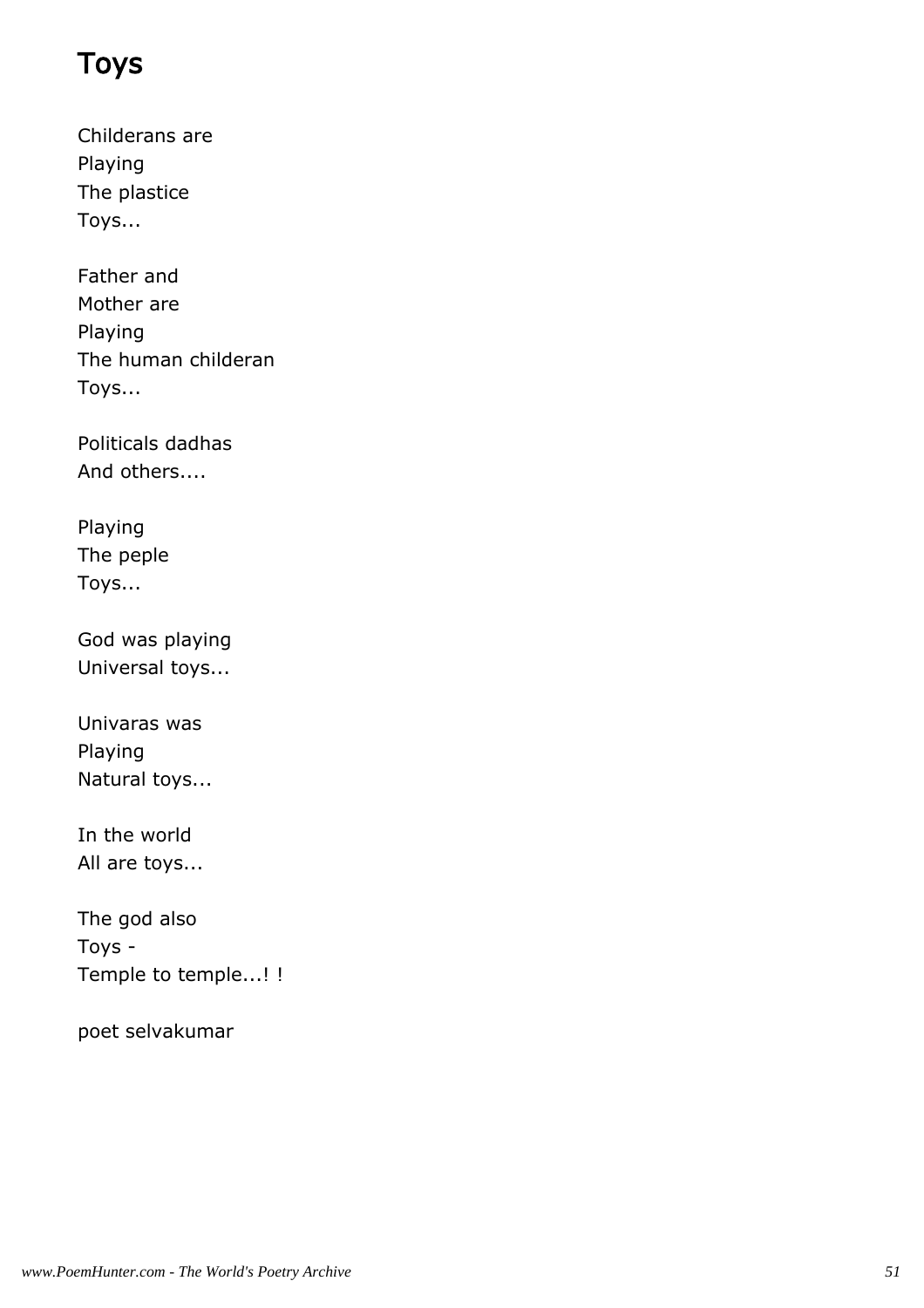# Walk

Duck walk walking for she...!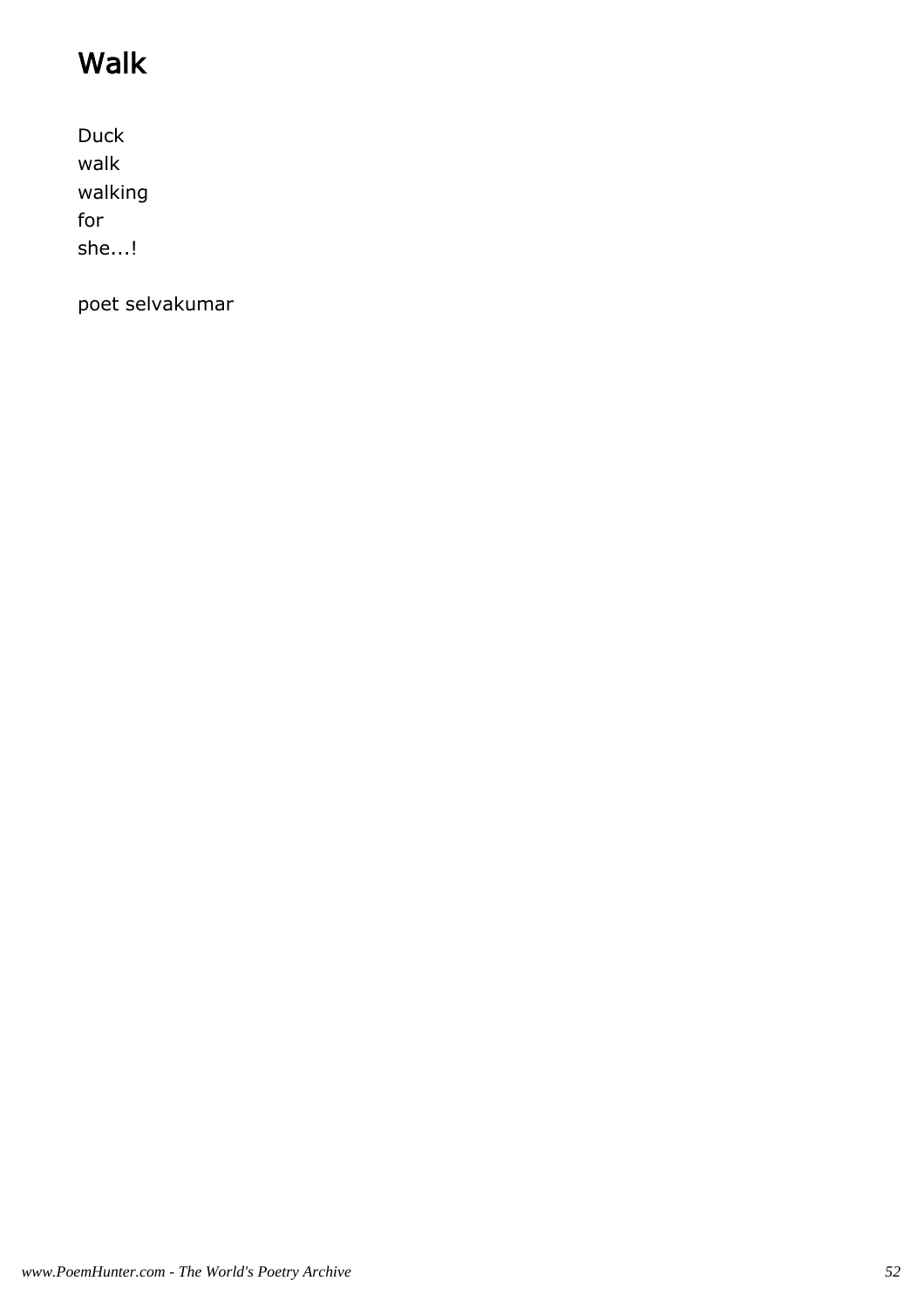# Woory

Blue sky White cloud Sun woory...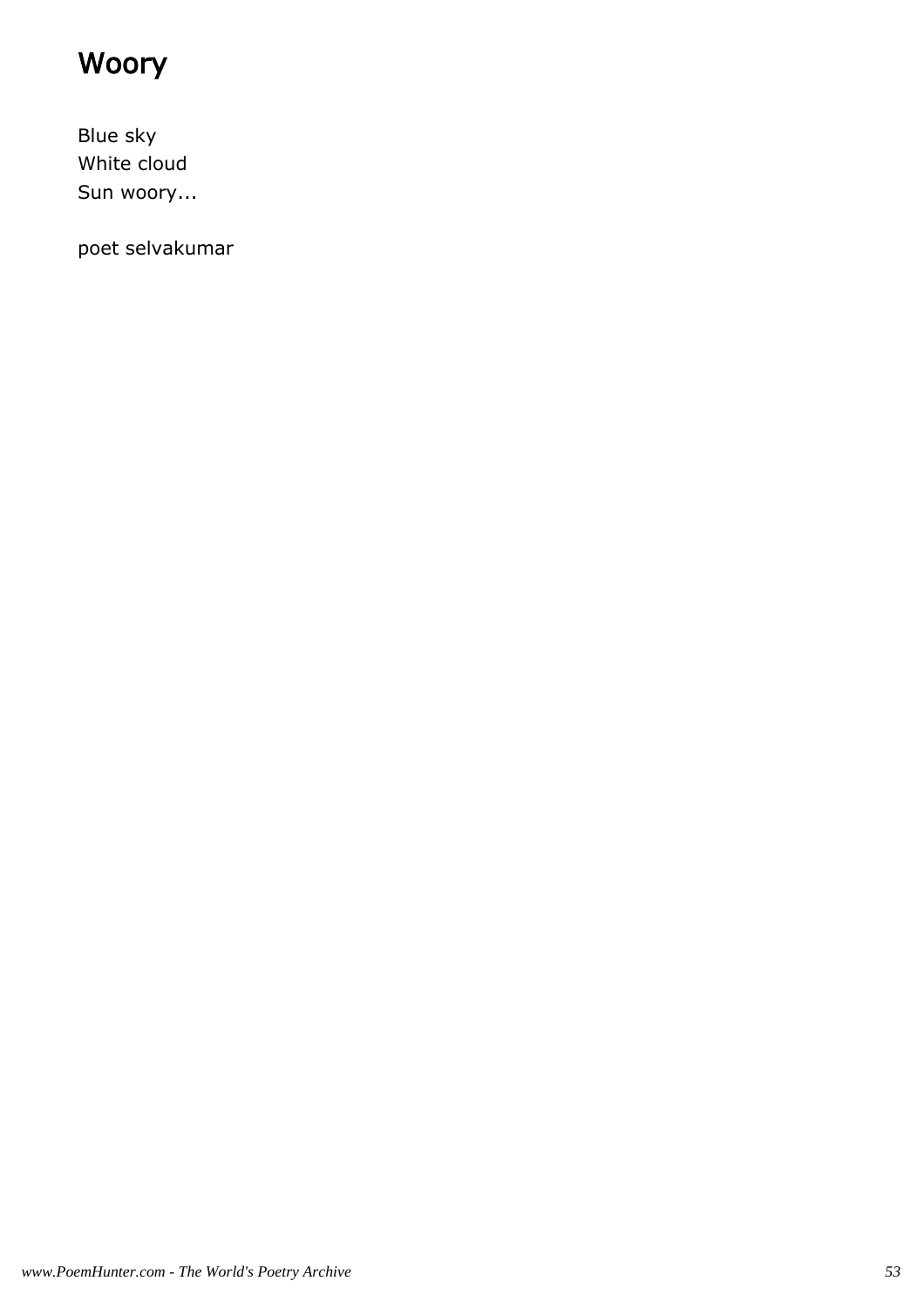#### Wow..

love is poison but it was very sweet and taste... you also have it nice...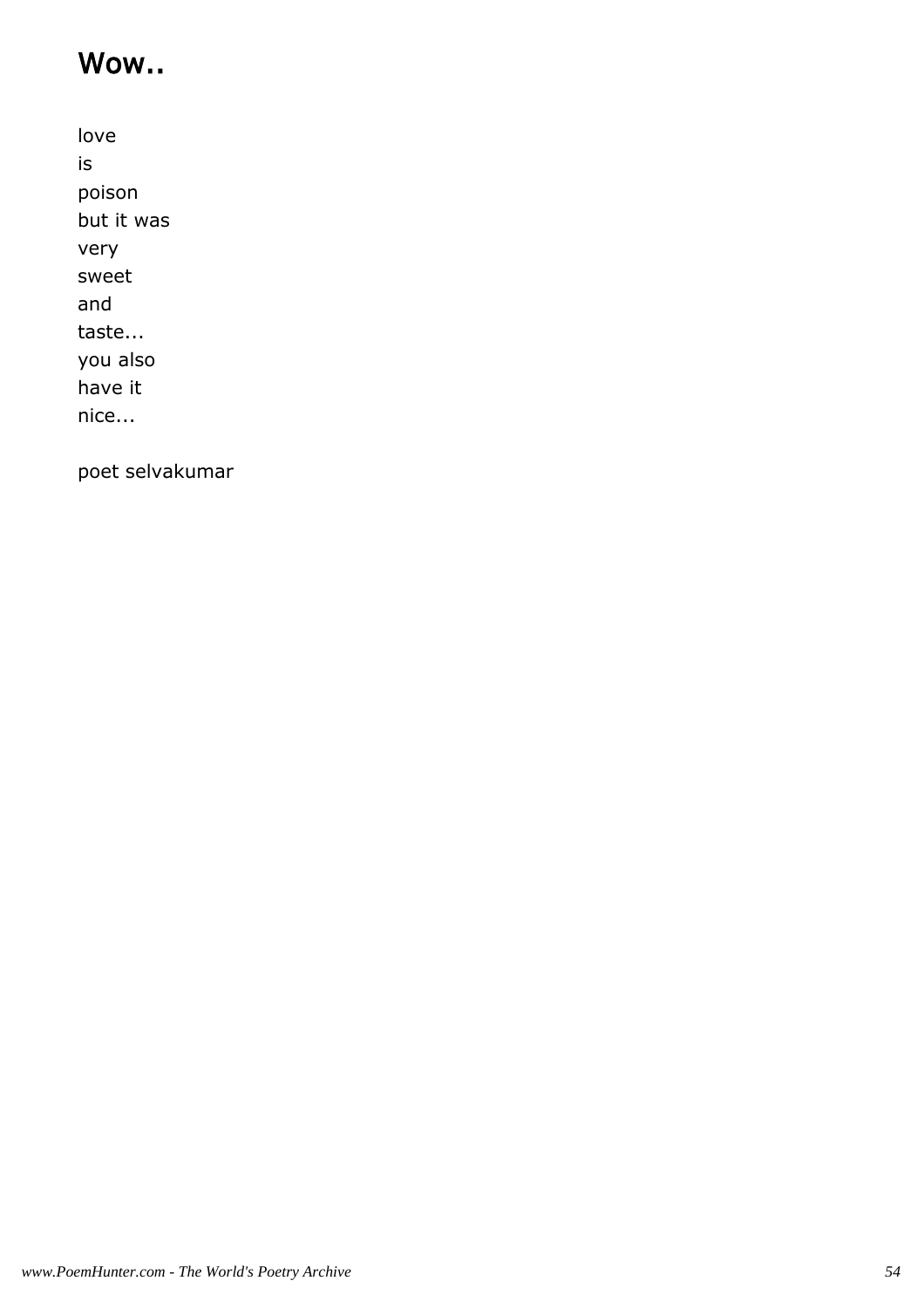#### Yes Kiss Me

| Kiss is          |  |  |  |
|------------------|--|--|--|
| Happness         |  |  |  |
| kiss is          |  |  |  |
| Enjoy            |  |  |  |
| Kiss is          |  |  |  |
| Little bit       |  |  |  |
| Of love          |  |  |  |
| Kiss is          |  |  |  |
| Lovingely        |  |  |  |
| Of               |  |  |  |
| Sex              |  |  |  |
| Do kiss          |  |  |  |
| Enjoy is         |  |  |  |
| Any day          |  |  |  |
| Any time         |  |  |  |
| With your lip"s! |  |  |  |
| poet selvakumar  |  |  |  |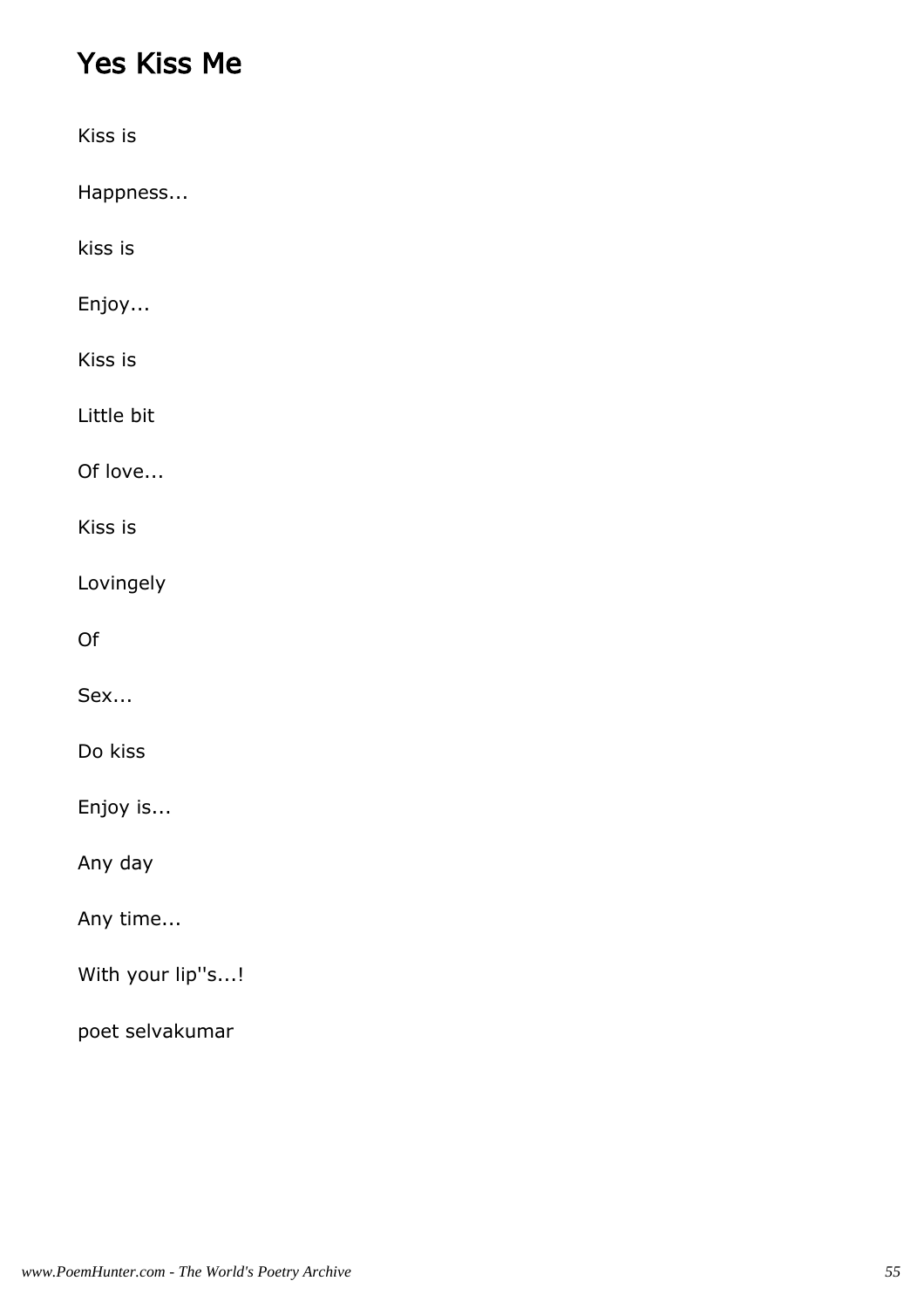#### Young Boy

Little young boy in my home... he was dance every day...

sing a song every every day...

fight with mother and father every day for eating food...

he was loving sumall brother...

crying some time go to school and play with friends...

young boy your boy name was madhan' not a man madhan its little young boy madhan...

wish a happy birthday....